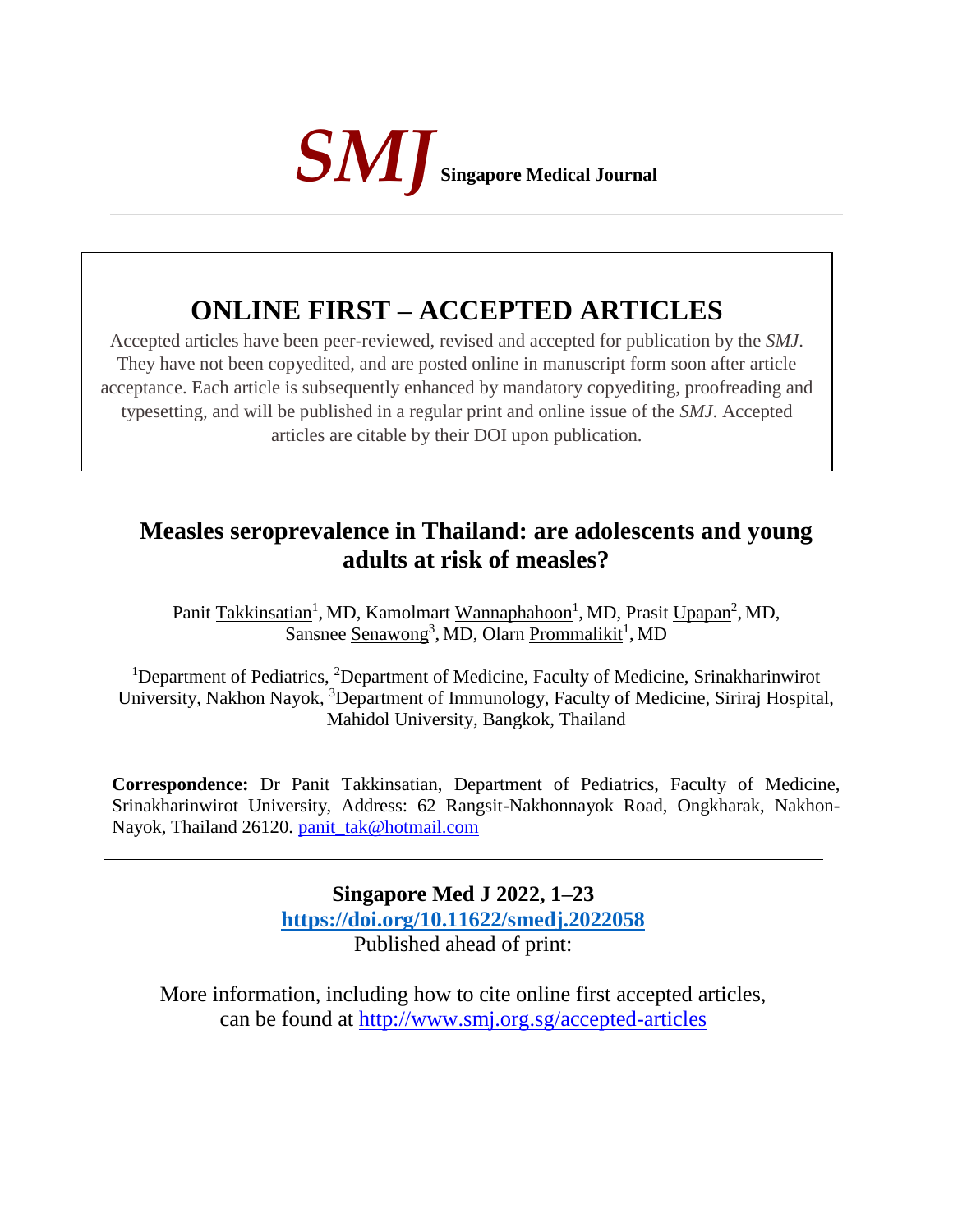#### **ABSTRACT**

**Introduction:** During the last decade, measles has become an important re-emerging disease in Thailand. The objective of this study was to measure measles seroprevalence and its influencing factors and to plan for an improved vaccination program.

**Methods:** A total of 600 participants aged between 9 months and 50 years were divided into seven groups those represent birth cohorts that experienced different measles vaccination policies. Participants' blood samples were obtained to measure measles immunoglobulin G (IgG) levels.

**Results:** None of the participants in the 9-month age group had measles IgG levels beyond a protective level. Participants in the following age groups:  $2 \frac{1}{2}$ ,  $5 - 15$ ,  $16 - 29$ ,  $30 - 33$ ,  $34 - 40$ , and 41–50 years had 82% (95% confidence interval [CI] 73.3–90.7), 50% (95% CI 36.1–63.9), 52% (95% CI 42.3–62.7), 70% (95% CI 61.1–78.9), 88.8% (95% CI 84.1–93.5), and 98.8% (95% CI 96.4–100.0) measles seropositivity, respectively. The study did not find any significant factors affecting measles seropositivity.

**Conclusion:** Individuals aged 15–34 years are vulnerable to measles infections. Supplementary vaccination in special situations, including post-exposure prophylaxis during an outbreak among young adults or providing for high-risk occupations, such as healthcare personnel, should be encouraged.

*Keywords: measles, seroprevalence, Thailand, vaccine*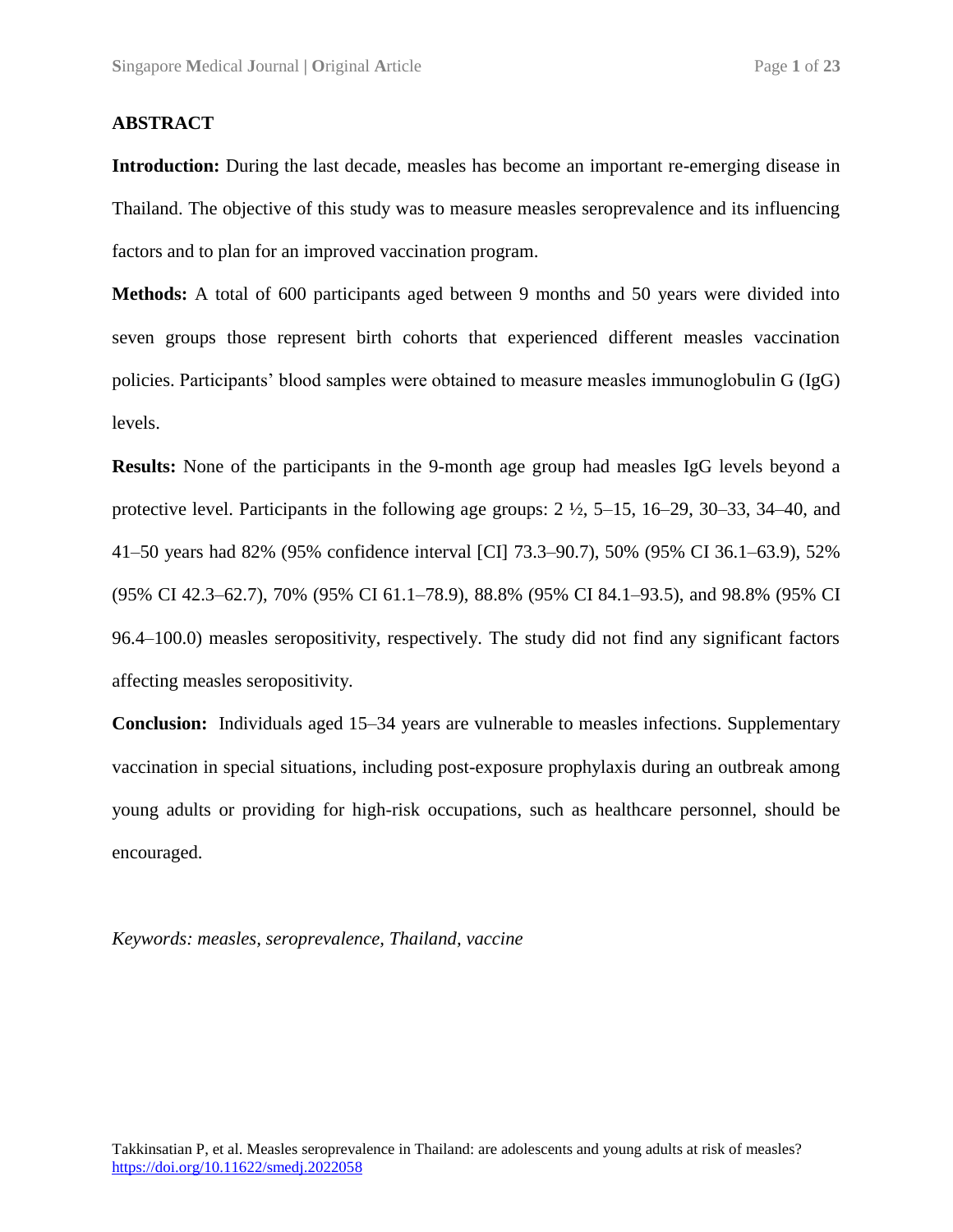#### **INTRODUCTION**

Measles is a highly contagious, airborne-transmitted disease that mostly occurs among children younger than 5 years of age and young adults. It causes high-grade fever, cough, coryza, conjunctivitis, tiny white spots on the inside of the mouth (Koplik's spots), and rash. Measles can also cause various complications, including pneumonia, otitis media, diarrhea, encephalitis, and subacute sclerosing panencephalitis.<sup>(1)</sup> Measles can be prevented by vaccination; therefore, the World Health Organization (WHO) launched the Measles Strategic Plan in September 2013 to decrease global measles deaths by at least 95% by 2015 compared to the levels in 2000 and to achieve measles elimination in at least five WHO regions by 2020. After implementation, this program objective has proven unlikely to be achieved in some regions, especially in Southeast Asia. Therefore, the high-level consultation between member states in March 2019 concluded that the draft "Strategic Plan for Achieving and Sustaining Measles and Rubella Elimination in the WHO South-East Asia Region: 2020–2024" be adopted and fully implemented by all countries to ensure that the 2023 goal is achieved. $(2)$ 

Before the measles vaccine implementation era, all individuals were susceptible to measles. Most people experienced natural infection during childhood. Over 90% of individuals were infected before 10 years of age. Only young infants were protected by passively acquired maternal antibodies after a few months of life. Fortunately, natural infection results in lifelong protection.<sup>(3)</sup> Currently, the WHO recommend two doses of measles vaccine for all children and proposes the strategy's components, including achieving and maintaining high coverage (>90%) nationally with the routinely scheduled first dose of measles-containing vaccine among children aged 1 year and ensuring that all children receive a second opportunity for measles immunisation.<sup>(4)</sup> The estimated number of deaths from measles dropped from 750,000 in 2000 to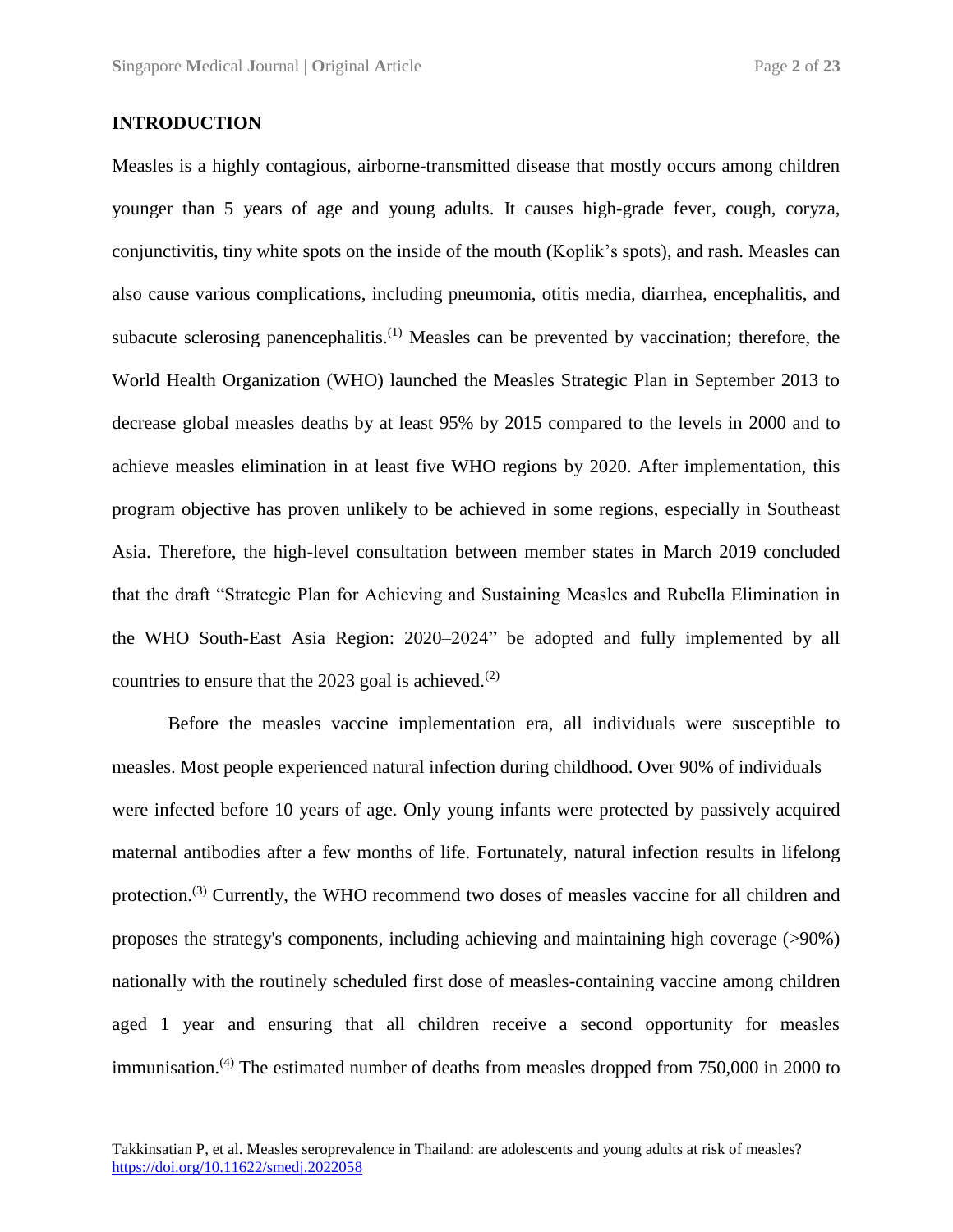197,000 in 2007. However, the incidence of measles has been rising again in the past several years, despite vaccine coverage remaining high in many countries. According to the WHO report, measles is still common, particularly in parts of Africa and Asia. In 2018, more than 140,000 people died of measles. The overwhelming majority (>95%) of measles deaths occur in countries with low per capita incomes and weak health infrastructure.

In Thailand, vaccines containing measles have been incorporated into the National Immunisation Program since 1984, and the first dose of monovalent measles vaccine (M) was administered to infants at 9–12 months of age. In 1996, the second dose of measles vaccine was administered to 6-year-old children and was replaced by the trivalent measles–mumps–rubella (MMR) vaccine in 1997. Since 2014, Thai recommendations have adjusted the schedule of the second-dose measles vaccination from 6 years to 2.5 years of age. This latest immunization program of measles is mandatory and implemented homogenously across the country among the populations born and living in Thailand. Therefore, in 2013, measles vaccine coverage in Thailand was relatively high at 98.7% and 93.8% in children aged 9 months and 7 years, respectively.<sup>(5)</sup> After measles vaccination implementation, the incidence of measles dramatically decreased from 16.49 cases per 100,000 population in 2002 to 4.49 cases in 2008 and subsequently rose again to 8.89 cases per  $100,000$  population during  $2017-2019$ .<sup>(5)</sup> There have been many outbreaks in several parts of Thailand, especially in the southern region and some other provinces including Nakhon Nayok. While the vaccine coverage in Nakorn Nayok province was approximately 90% for the last ten years. The WHO aims to reduce the global annual measles incidence to <5 cases per million population. The burden of measles outbreaks does not only affect the general population but also healthcare personnel.<sup>(4)</sup> Surprisingly, most of the patients were young adults who should have received two doses of the measles-containing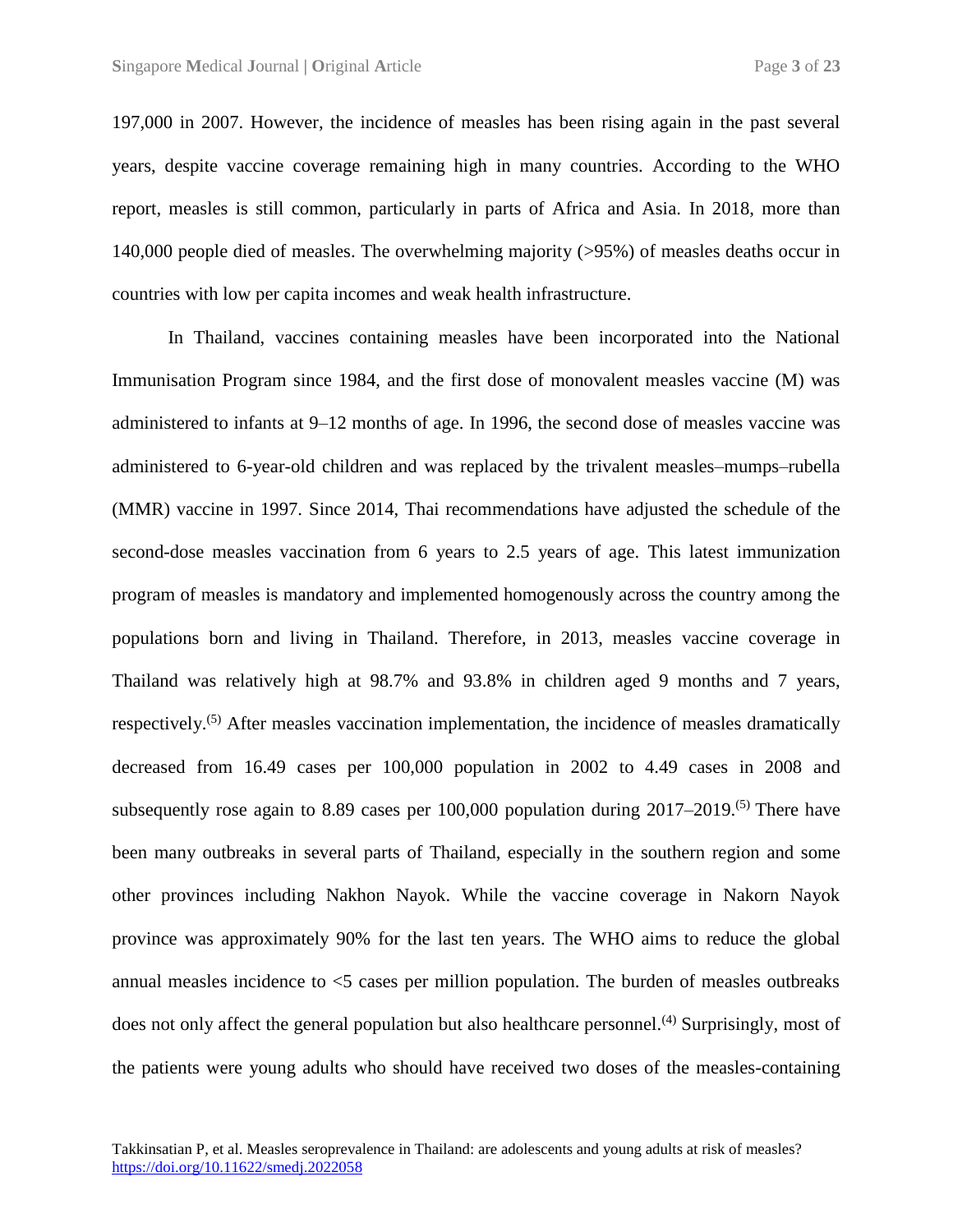vaccine. Therefore, this study aimed to establish the seroprevalence of measles according to age group in 2018 that represent birth cohorts that experienced different measles vaccination policies and to understand the factors contributing to measles seropositivity.

#### **METHODS**

The participants were healthy children attending well-baby clinics and healthy adults with acute illnesses visiting outpatient clinics and inpatient department at HRH Princess Maha Chakri Sirindhorn Medical Center, Srinakharinwirot University, Thailand. The subjects had to meet the following criteria to include them in the study: be of good general health (apart from acute illness); have no chronic illness; not undergoing immunosuppressive therapy; have no clinical signs of infection with HIV or other immunodeficiency disorders; healthcare providers or those who worked at healthcare facilities were excluded. 600 randomized participants aged between 9 months and 50 years were enrolled in this study from June 2018 to May 2019, and were divided into seven groups by age those represent birth cohorts that experienced different measles vaccination policies, including 9 months (before receiving the first dose of the measlescontaining vaccine), 2 ½ years (before receiving the second dose of the measles-containing vaccine), 5–15 years, 16–29 years (who were expected to have already received two doses of the measles-containing vaccine), 30–33 years (who were expected to receive only one dose of the measles-containing vaccine), 34–40, and 41–50 years (who had never received a measlescontaining vaccine). General data, such as sex, race, underlying disease, history of measles infection, and vaccination, were recorded in a case record form. Thereafter, 1 mL of blood samples were centrifuged at 3,500–4,000 rpm for 10 min to extract sera specimens and stored at  $-80$  °C in a refrigerator. The presence of specific antibodies against measles from serum samples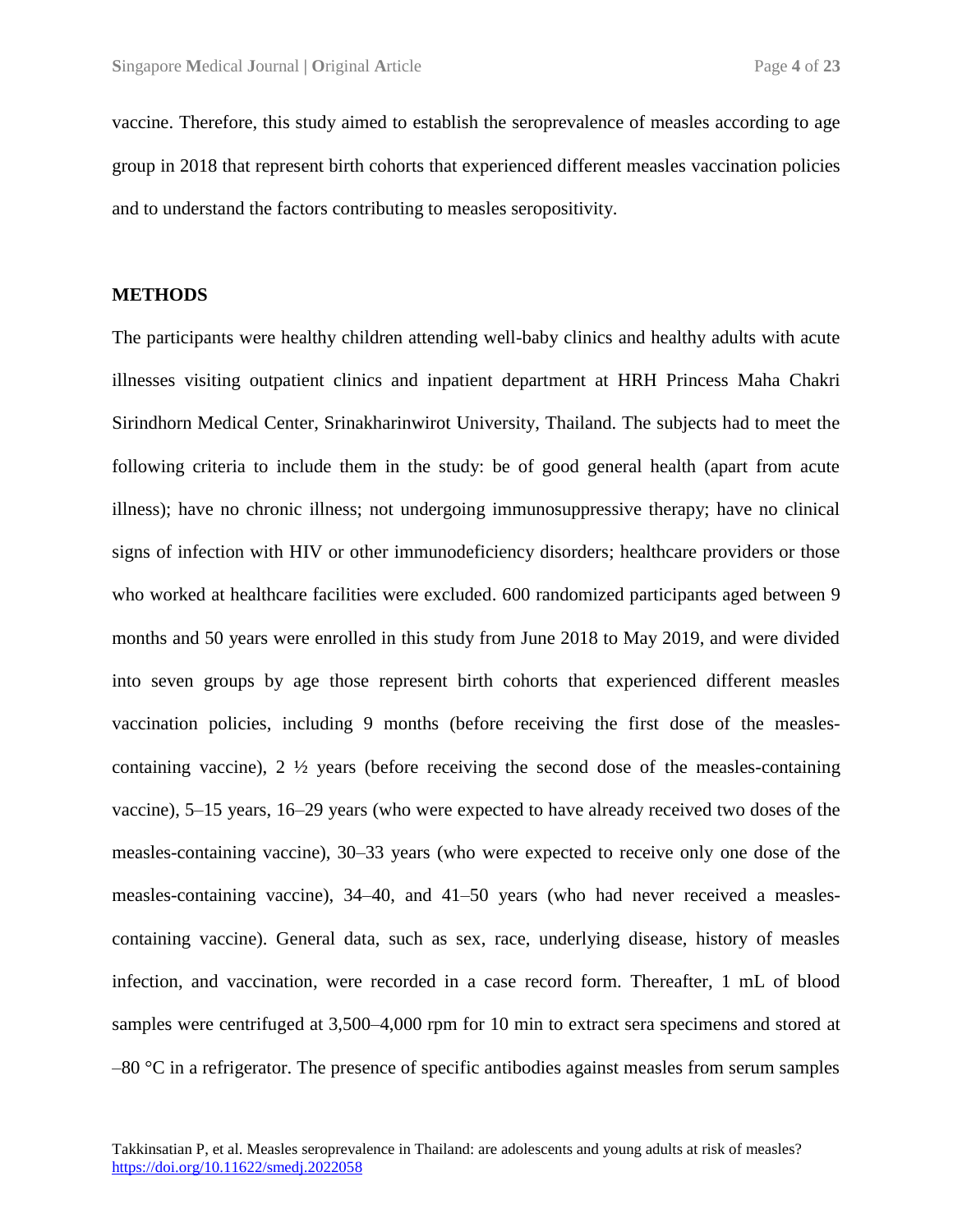was determined using the enzyme-linked immunosorbent assay. We used the EROIMMUN<sup>TM</sup> semiquantitative measles virus immunoglobulin G (IgG) test (Lübeck, Germany), which allows both qualitative and quantitative interpretation. The concentration of IgG antibodies was calculated from the measured values of optical density and the calibration curve according to the manufacturer's instructions. The results were reported in the international unit (IU/mL). According to instruction of the test kit, the qualitative results were reported as positive (IgG level  $\geq$ 275 IU/mL), borderline (IgG level of 200–274 IU/mL), and negative (IgG level <200 IU/mL). This study was approved by the Institutional Review Board of Srinakharinwirot University (SWUEC-189/61E).

#### *Statistical Analysis*

SPSS Statistics version 22 (IBM SPSS Statistics Inc., Chicago, IL, USA) was used to evaluate the data. Descriptive data, including age, sex, race, residential area, smoking, parental education, and history of measles infection, were calculated, and presented as frequency, percentage, mean and standard deviation. In addition to descriptive statistics, the associations between these factors and measles seroprevalence were tested using multivariate logistic regression, with a p-value <0.05 indicating statistical significance.

#### **RESULTS**

A total of 631 people were screened for eligibility but only 600 participants aged 9 months to 50 years were enrolled from June 2018 to May 2019 (fig. 1). The distribution of participants by age group was as follows: 9 months, 8.3%; 2 ½ years, 8.3%; 5–15 years, 8.3%; 6–29 years, 16.7%; 30–33 years, 16.7%; 34–40 years, 28.3%; and 41–50 years, 13.4%. Of these participants, 391 (65.2%) were men, and 99.8% were Thai (Table I).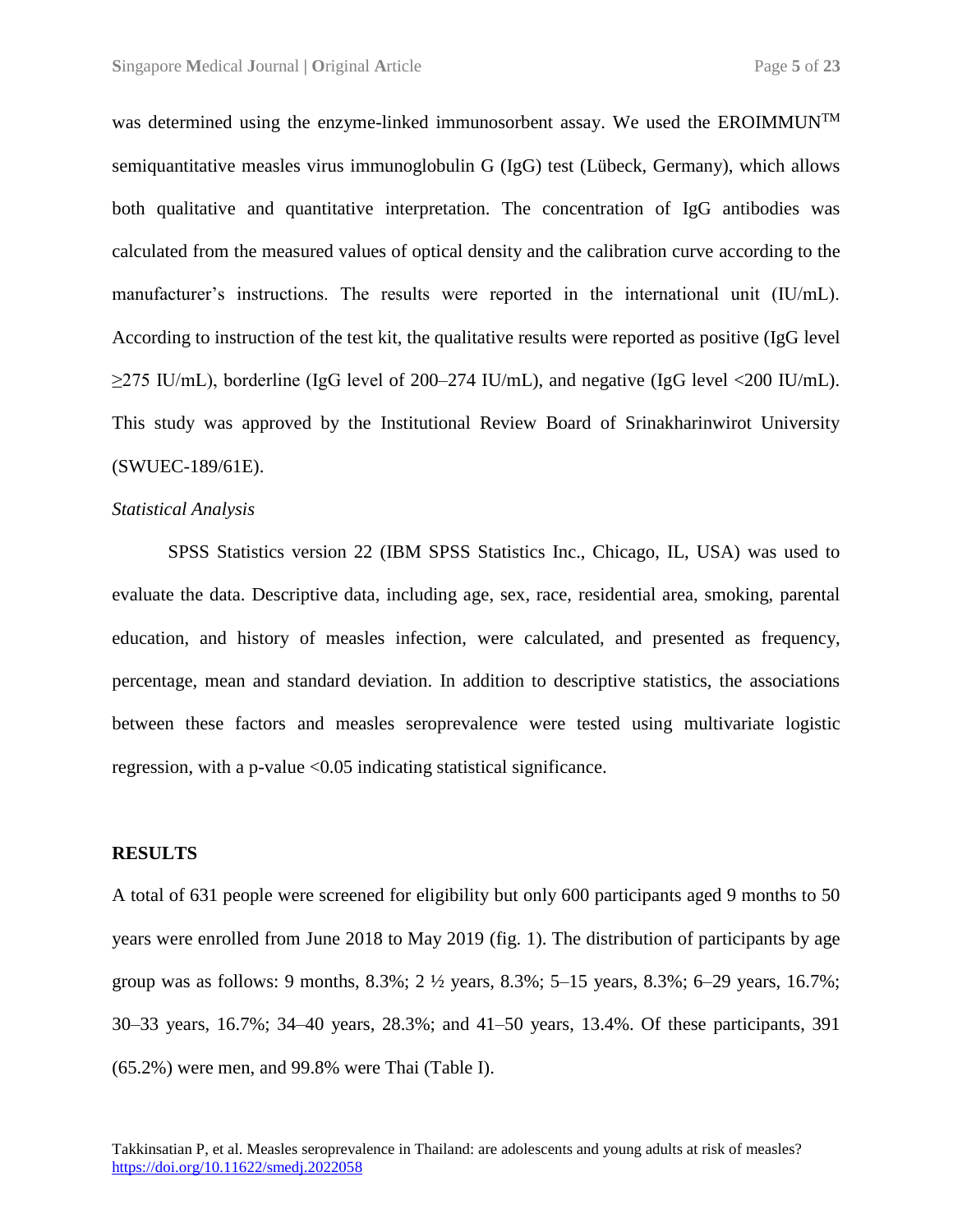The overall measles IgG prevalence was 69.7%. (95% confidence interval [CI] 66.3– 73.5). The seroprevalence among children aged 9 months who were unvaccinated was 0%. The geometric mean titer (GMC) was  $77.7 \pm 27.0$  IU/mL and increased to 82.0% (95% CI 73.3– 90.7), GMC 1,109.8  $\pm$  1,069.8 IU/mL at age 2  $\frac{1}{2}$  years (after receiving a single dose and before receiving the 2<sup>nd</sup> dose of the vaccine); however, the seropositivity gradually decreased among older children and young adults aged 5–15 and 16–29 years who were expected to have already received two doses of the measles-containing vaccine at 50.0% (95% CI 36.1–63.9) and 52.0% (95% CI 42.3–62.7), respectively, and among those aged 30–33 years who were expected to have received only one dose of the measles-containing vaccine at 70.0% (95% CI 61.1–78.9). Their GMCs were 581.2  $\pm$  871.3, 666.3  $\pm$  926.6, and 1,153.6  $\pm$  1,153.0 IU/mL, respectively. The seroprevalence was highest in participants aged 34–40 and 41–50 years who had not been vaccinated with the measles vaccine at 88.8% (95% CI 84.1–93.5) and 98.8% (95% CI 96.4– 100), respectively. Their GMCs were  $1,764.2 \pm 1,409.9$  and  $1762.4 \pm 1,212.9$  IU/mL, respectively. The vaccination history of all participants aged younger than 15 years was retrieved from the medical document but almost all those aged older than 15 years were self-reported (98.1%). The vaccine completion rate was 98% and 82.0% in the 2 ½ and 5-15 years group, respectively. Most participants in 16-29, 30-33, 34-40 and 41-55 years group did not remember their vaccination history (71%, 86%, 83% and 80%, respectively) and reported being fully vaccinated only 3.0%, 1.0%, 0% and 0%, respectively. These data are summarized in Fig. 2 and Table II.

The seropositive rate and antibody titers in individuals younger than 33 years (who were expected to have received at least a single dose of the measles vaccine) were significantly lower than in older populations (unvaccinated or expected to have been naturally infected). In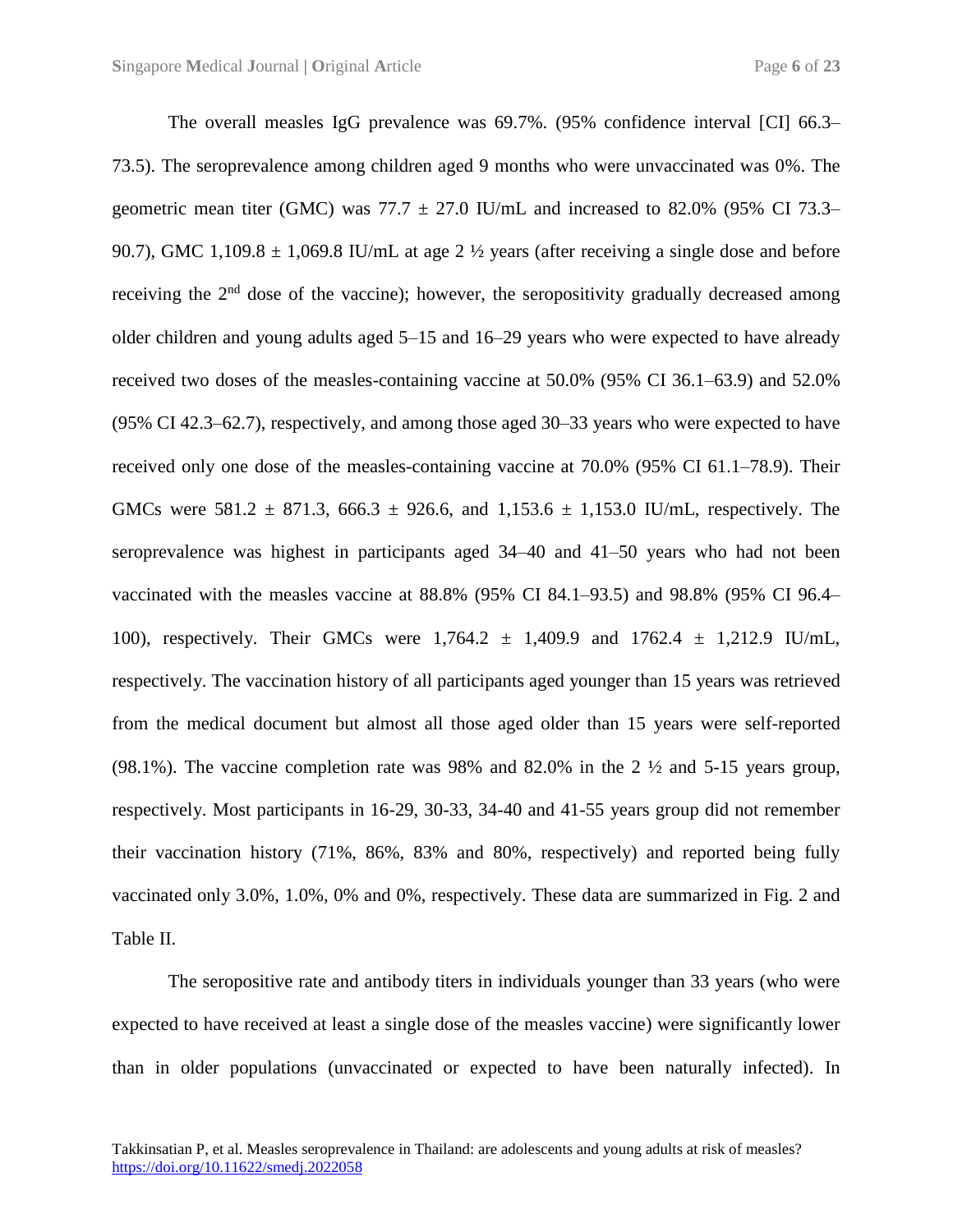multivariate analysis, various factors, including sex, hometown, place of birth (Government hospital, private hospital or outside hospital), smoking, and level of parental education, did not affect their seropositivity and antibody titers, as shown in Table III.

#### **DISCUSSION**

Over the last decade, several measles outbreaks have occurred among infants and young adults in different parts of the world, including Thailand, particularly in the southern region. Although, the overall vaccination coverage in Thailand has been high, approximately 95%.<sup>(5)</sup> But the vaccine coverage in Nakhon Nayok province (where this study site is located) was relatively low at 90% during the last decade. Normally, a single-dose measles-containing vaccine is 95% effective<sup>(6)</sup>, with more than 99% of children developing immunity after the second dose.<sup> $(7,8)$ </sup> In this study, the overall measles seropositivity was only 69.7%, which is consistent with the findings of previous studies  $(71.5-76.8\%)^{(9,10)}$ . The seroprevalence from two previous studies in Thailand in 2009 and 2016 were 78.5% (95% CI 77.6–79.4) and 81% (95% CI 78.8–83.5), respectively<sup>(11,12)</sup>, whereas that from a recent study in Thailand in 2019 and another previous study in the United States demonstrated higher seropositivity at 84.3% (95% CI 82.6–86.0) and 97.8% (95% CI 97.3–98.2), respectively.<sup>(13,14)</sup> These discrepancies might have originated from the difference in variation of age groups, vaccination program and vaccine coverage in each country; nevertheless, the population aged 5–30 years was the most susceptible in all studies.

Our data demonstrated that the seroprevalence of children aged 9 months who were unvaccinated and expected to have partial immunity against measles from their mother was 0%. Leuridan et al. and Nicoara et al. also showed that the antibodies against measles before 12 months of age were extremely low.<sup> $(15-17)$ </sup> In addition, previous studies have demonstrated that the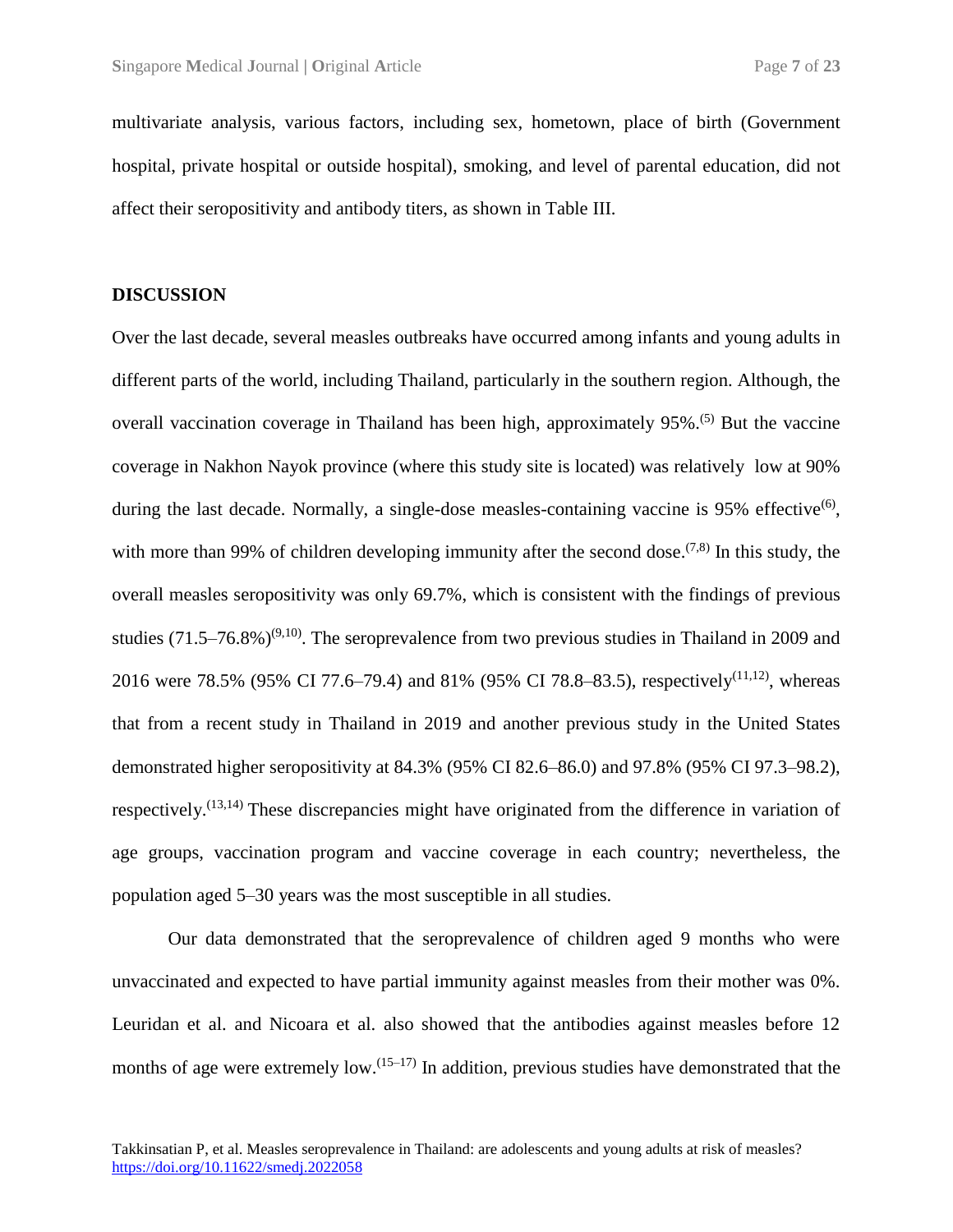passive antibody is highest in the  $1<sup>st</sup>$  month of life (2,020 IU/mL) and rapidly declines until almost absent at 8–9 months of age.  $(10,18-20)$  We also found low residual maternal measles antibodies (77.7 IU/mL) at 9 months of age. This low preexisting antibody from mothers may interfere with the efficacy of the  $1<sup>st</sup>$  dose of the measles vaccine but not enough for disease prevention. Primary vaccine failure (a failure to mount an immune response to the  $1<sup>st</sup>$  dose of measles vaccine) occurred at approximately 18% (measured at 2 ½ years of age before receiving the second dose) in this study, implying that approximately one-fifth of the children aged between 12 months and  $2 \frac{1}{2}$  years are at risk of measles infection. These results are consistent with those of many studies.<sup> $(7,21)$ </sup> Probably for this reason, 23.8% of reported cases in 2020 involved children of preschool age (particularly in 0-2 years of age).<sup>(5,11)</sup> However, the Thai National Immunisation Program still recommended that all children be vaccinated with the first dose of MMR at 9 months of age because the incidence in children aged younger than 1 year was as high as  $147.5$  cases per  $100,000$  population.<sup>(5)</sup> But from 2021 onwards, the Advisory Committee on Immunisation Practice of Thailand has consequently modified the recommendation, with the second dose of the MMR vaccine, previously administered to children aged 4–6 years, now being administered at 1.5 years of age instead to minimize this failure gap.<sup>(9,22)</sup> Conversely, many countries and the United States Centers for Disease Control and Prevention recommend the first dose of measles at 12 months of age or older to avoid this drawback. (22–24)

Moreover, we also found that children aged 5–15, 16–29, and 30–33 years, who were expected to receive at least 1–2 dose(s) of the measles-containing vaccine, had the lowest seroprevalence (50%, 52%, and 70%, respectively), which did not reach the targeted 93–95% for disease prevention on a national scale.  $(3,25,26)$  These findings potentially explain the relatively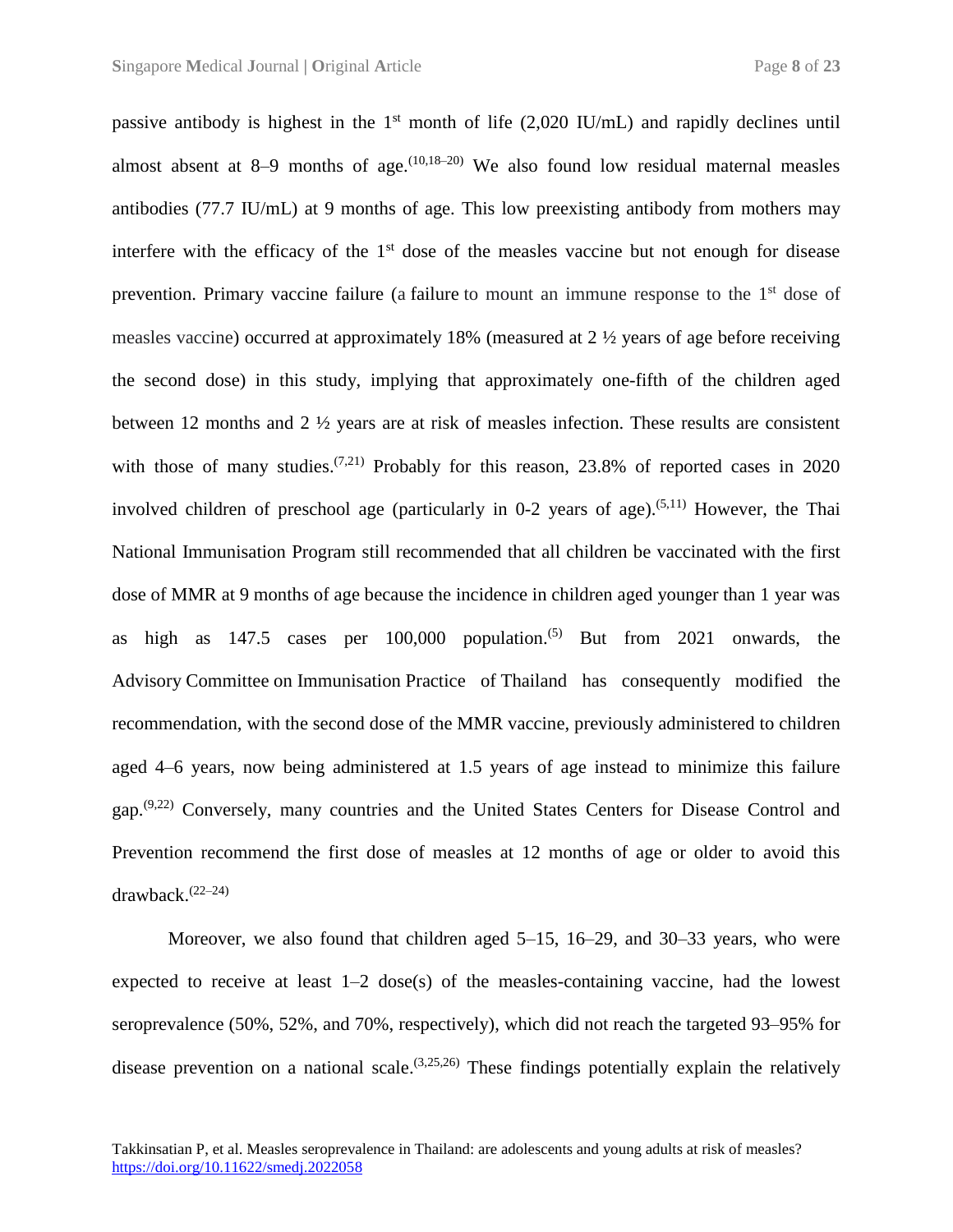high measles prevalence among populations aged 15–34 years.<sup>(5,27)</sup> We hypothesized the unexpectedly low seroprevalence among the population aged 5-34 years might be from the low vaccination rate and waning immunity. Our study demonstrated only 82% of those aged 5-15% has completed vaccination. Only 2% of participants aged 15-34 years confirmed receiving 2 doses of vaccine and most participants did not remember their vaccination history. Moreover, the WHO database demonstrated the national vaccine coverage in Thailand in 1985-1998, 1989- 2002 and 2003-2013 was 26%, 80-94% and 91-94%, respectively comparing with 95% in 2015 onward.<sup>(28)</sup> These results were consistent with those of many previous studies that demonstrated a U-curve pattern of measles seroprevalence. The prevalence and GMC of the antibodies were highest among children aged 3–6 years and extremely low in children and young adults aged 11– 30 years. $(9,10,13)$  However, another study from the US reported that measles seroprevalence was highest among those aged 6–11 years and 12–19 years (96.8%, 95% CI 94.5–98.4, and 93.2%, 95% CI 89.8–95.7, respectively).<sup> $(14)$ </sup> Although the seroprevalence seemed higher than in other studies, the point estimate of these age groups also did not reach 95% in the 20–39-year age group (87.9%, 95% CI 84.8–90.6). In Thailand, one study showed unexpectedly low seropositivity and measles IgG levels in populations aged 1–19 years (76–82% and 21.0–736.2 IU/mL, respectively).<sup>(12)</sup> Additionally, another study focusing on Thai men revealed moderately low seroprevalence in young adults aged 18–30 years (70.9–92.4%).<sup>(11)</sup> Furthermore, the latest data in 2014 remained consistent, with older children and young adults also being the most at risk of measles infection. (29)

In contrast, our participants aged older than 30 years, especially adults aged over 40 years, who had never received any measles-containing vaccine and were expected to have had past natural infection, had higher seroprevalence and mean antibody titer. This finding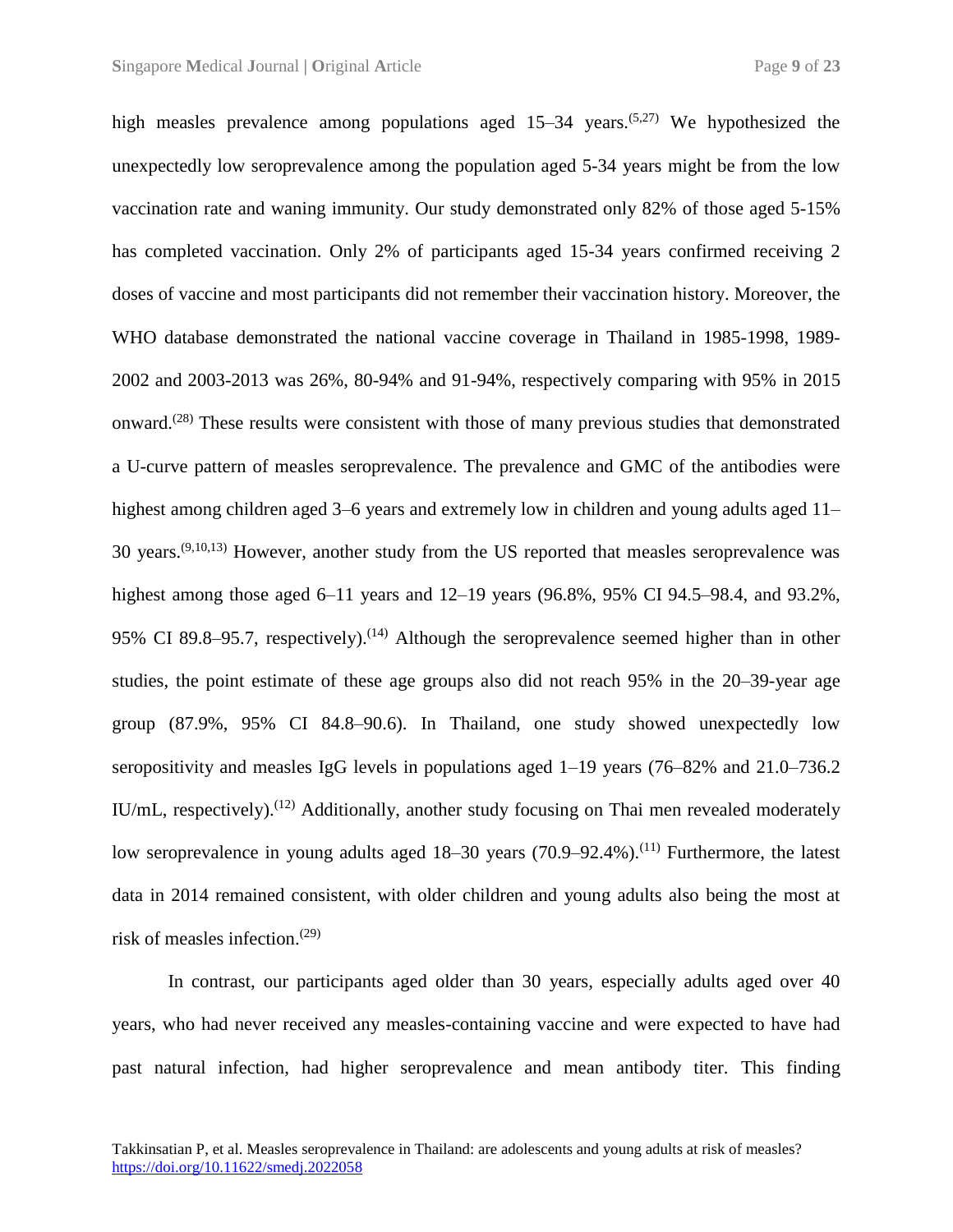corroborates the results of most previous studies.  $(10,13,14)$  Despite the high prevalence, most of our participants aged 34–50 years (88.8%) could not recall any history of measles vaccination or measles infection, which contrasts with their seroprevalence and antibody titer. According to the National immunization program implementation, although, these age groups represented the population who were expected to never be received or received only one dose of the measles vaccine, and additionally, the national vaccine coverage during 1978–1985 was extremely low. Conversely, WHO reported the incidence of measles in Thailand was very high before 1990. The peaked number of measles cases was approximately 47,000 and 38,500 cases per year during 1980–1985 and 1986–1990.<sup>(30)</sup> Because of these measles outbreaks, we proposed that the higher seroprevalence of the participants aged 30–39 years and older might be from the natural infection which could produce higher antibody level than vaccine-induced antibody. Some previous study hypothesized that the vaccine-induced antibody against measles may decrease over time because of the lack of a natural booster.<sup>(11)</sup> The measles IgG level in those aged younger than 33 years who represented vaccinated birth cohort was approximately two-times lower than that in those aged over 40 years who represented unvaccinated birth cohort (844.2 vs. 1763.6 IU/mL). Many studies have reported similar results, in which immunity against measles from natural infection remains longer and more potent than vaccine-induced immunity.  $(18,29,32)$  However, many guidelines still recommend two doses of the measles-containing vaccine as evidence of immunity.<sup> $(1,23)$ </sup> Currently, there has been a breakout of measles infections globally.<sup> $(33)$ </sup> Despite the measles-vaccine failure, cases of illness remain milder in the vaccinated population than those occurring in unvaccinated patients,  $(34)$  and these cases still require considerable public health efforts to prevent an outbreak.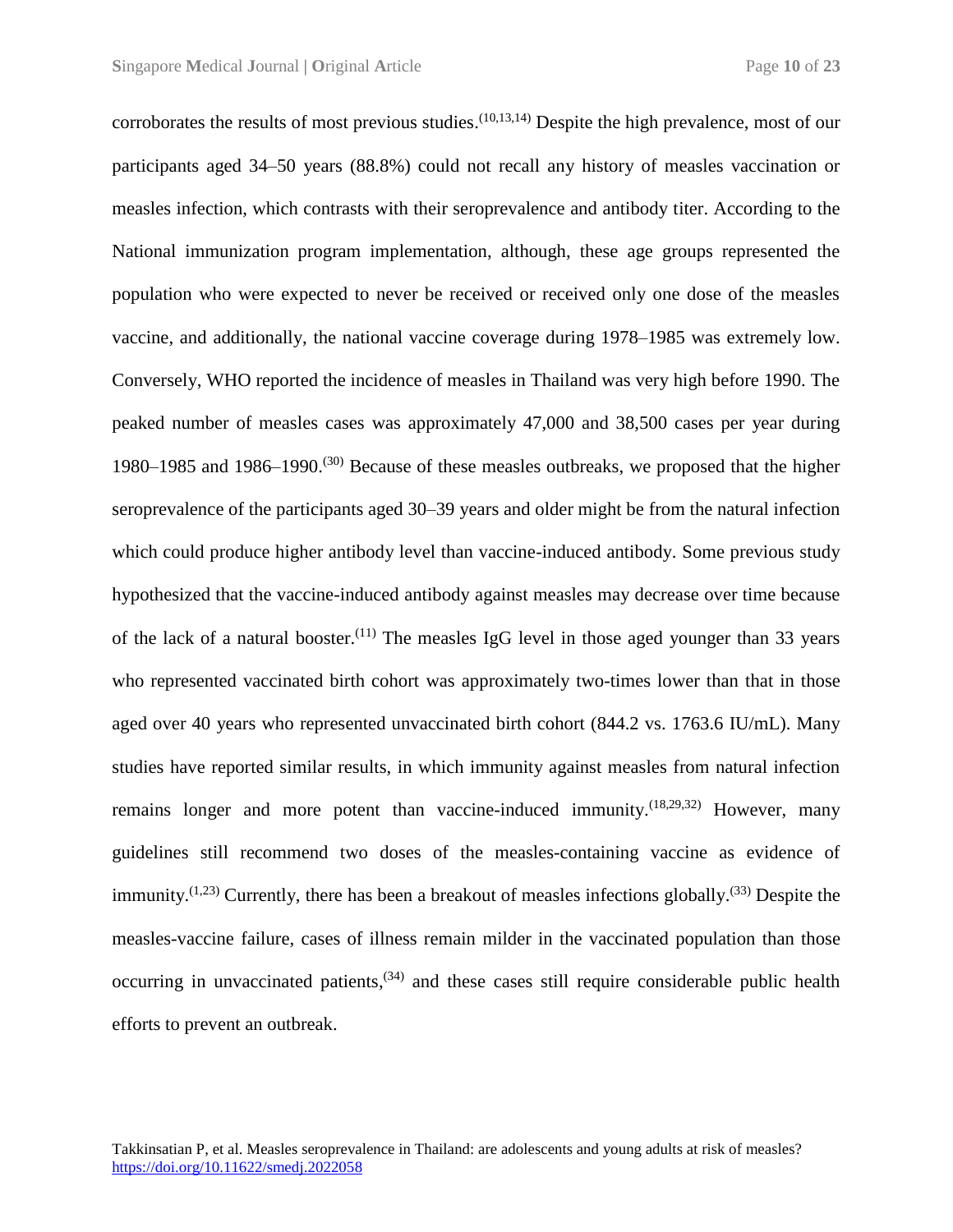Possible factors, including age group, parental education, residence region (rural vs. urban area), place of birth (e.g. in or outside the hospital), and smoking (direct and passive smoker) did not affect measles seropositivity on multivariate analysis. Most previous studies did not indicate any influencing factors. Nevertheless, one study in the northern and southern America regions indicated that the seroprevalence of measles antibodies in non-Hispanic Blacks was significantly higher than that in non-Hispanic Whites, and the seroprevalence among Mexican Americans was lower than that in non-Hispanic Whites.<sup>(35)</sup> Moreover, another study in Thailand during 2007–2008 discovered that higher education level was also related to higher seropositivity.<sup> $(12)$ </sup> Measles seroprevalence was lowest in the northern region and highest in the southern region;<sup>(11)</sup> however, most measles outbreaks have occurred in the southern region in the past five years. Unfortunately, our study was unable to assess whether certain influencing factors, especially nationality and regions, affected seroprevalence because this was a single-site study and approximately all participants were Thai.

There were some limitations to our study. First, our data were collected from a single site, thus not representing the overall seroprevalence in the whole country. The ELISA assay was used in this study while plaque reduction neutralisation test (PRNT) is the gold standard for evaluating humoral immunity to measles because of higher sensitivity. But PRNT is a complicated assay, tends to be operator-dependent and very limited in Thailand especially in the rural area. The seroprevalences were probably higher especially in borderline/negative cases if PRNT was used. Additionally, most participants, particularly adults and elderly persons, could not remember their history of measles vaccination and measles infection accurately. However, the seroprevalence of our participants who reported a history of measles infection was high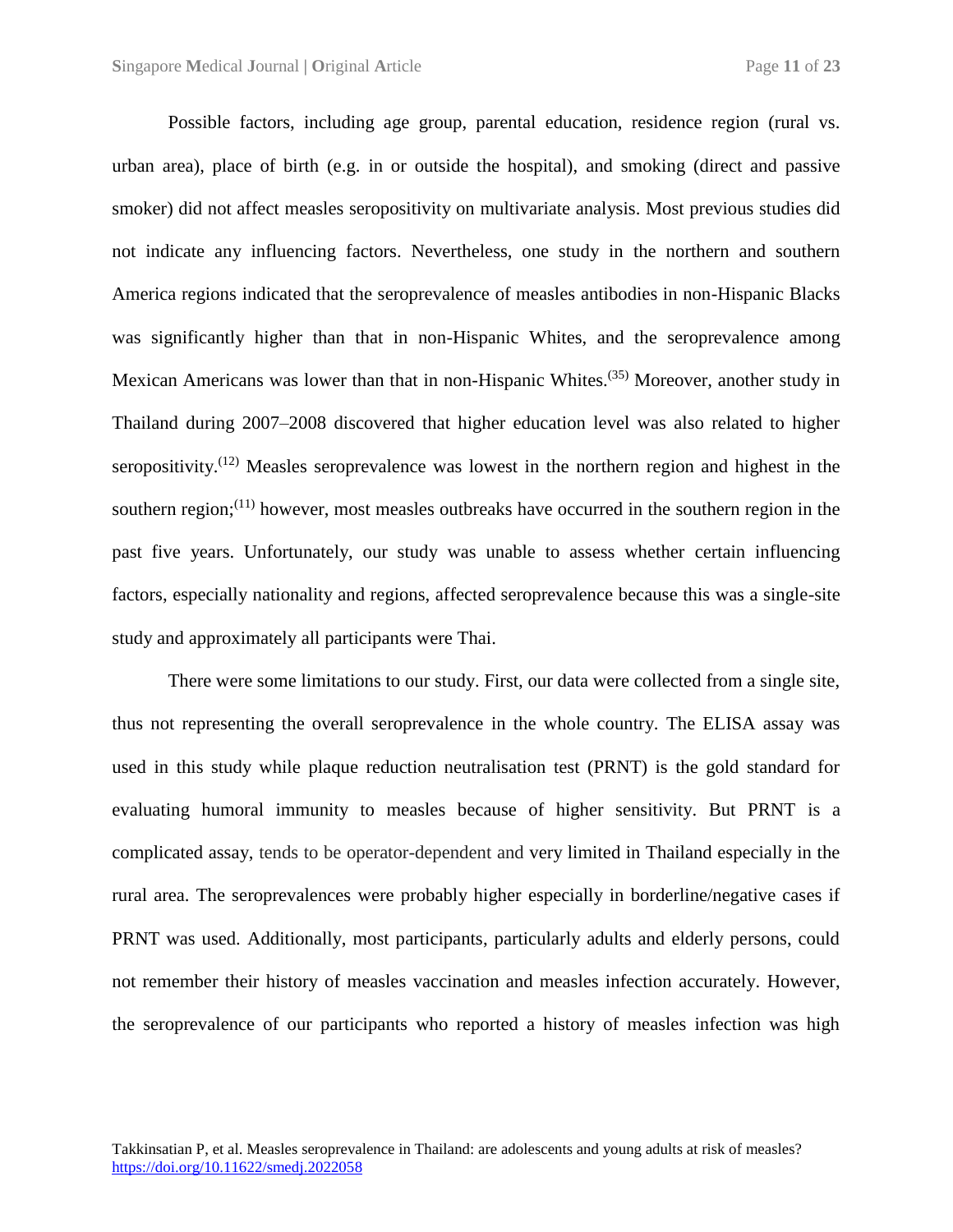(97.6%, 95% CI 93.0–100). These data indicated that we could partially rely on reported history of measles infection as evidence of immunity.

This serosurveillance study could provide the opportunity to clarify the local measles immune status. The measles vaccination should be vigorously promoted to maintain highest coverage. At given time point, the individuals aged 15–34 years are relatively vulnerable to measles infections. Supplementary vaccination in special situations, including post-exposure prophylaxis during an outbreak among young adults or providing for high-risk occupations, such as healthcare personnel, should be encouraged.

#### **CONFLICT OF INTEREST AND SOURCE OF FUNDING**

The authors declare that they have no conflicts of interest. This study was funded by Srinakharinwirot University, Thailand (No. 429/2562).

#### **REFERENCES**

- 1. American Academy of Pediatrics. Measles. In: Kimberlin DW, Brady MT, Jackson MA, Long SS, eds. Redbook: 2018 Report of the Committee on Infectious Diseases, Itasca, IL: American Academy of Pediatrics, 2018: 537–50.
- 2. World Health Organization. Revising the goal for measles elimination and rubella/congenital rubella syndrome control. Available at: [http://origin.searo.who.int/mediacentre/events/governance/rc/72/en/.](http://origin.searo.who.int/mediacentre/events/governance/rc/72/en/) Accessed July 13, 2020.
- 3. Measles vaccines: WHO position paper. Wkly Epidemiol Rec 2009; 84:349–60.
- 4. Measles vaccines: WHO position paper April 2017. Wkly Epidemiol Rec 2017; 92:205–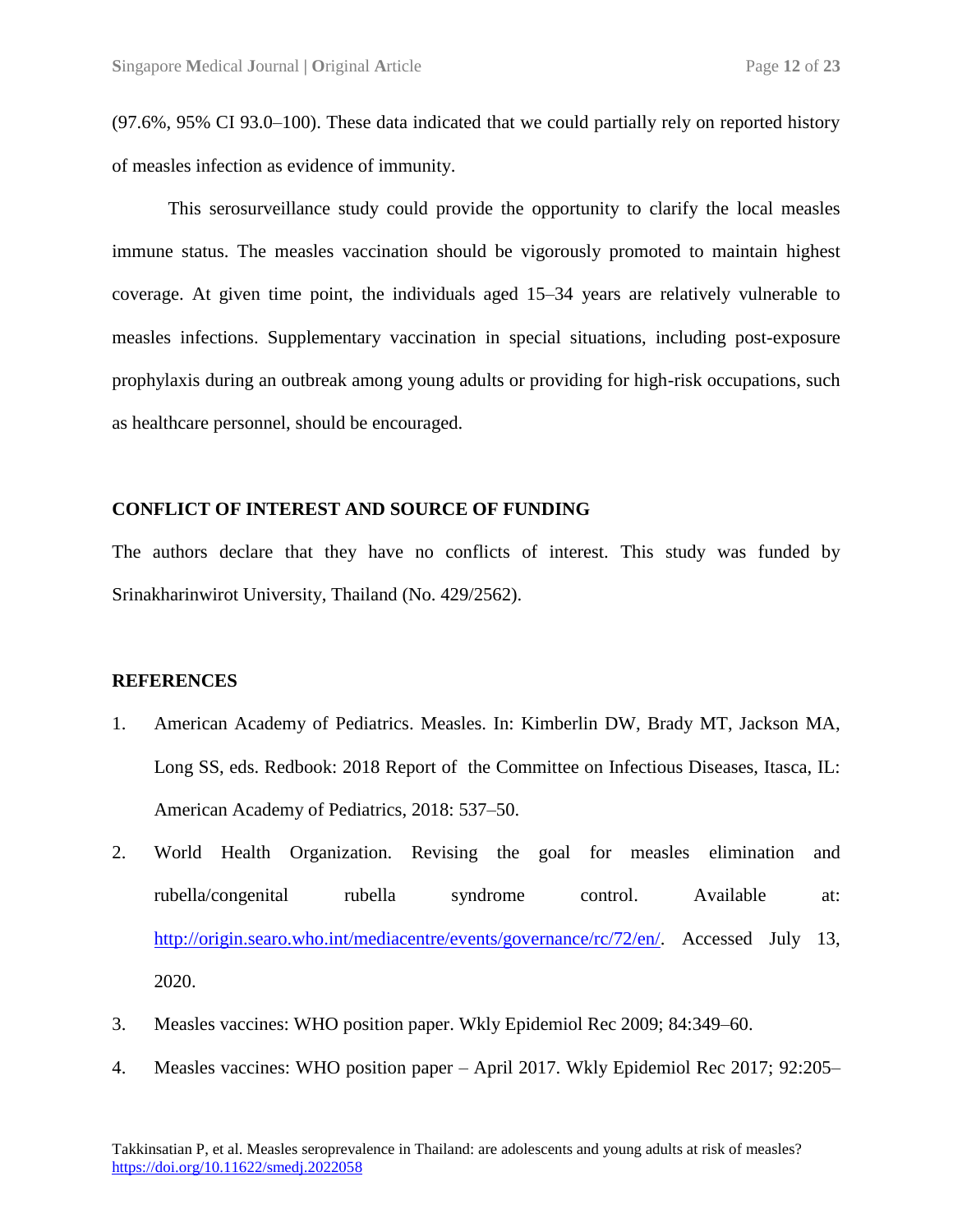27.

- 5. Epidemiology of Disease Control, Minister of Health, Thailand. Measles. Available at: [http://www.boe.moph.go.th/boedb/surdata/disease.php?ds=21.](http://www.boe.moph.go.th/boedb/surdata/disease.php?ds=21) Accessed July 14, 2020.
- 6. Demicheli V, Rivetti A, Debalini MG, et al. Vaccines for measles, mumps and rubella in children. Cochrane Database Syst Rev 2012; 2:CD004407.
- 7. Moss WJ, Griffin DE. Measles. Lancet 2012; 379:153–64.
- 8. Meissner HC, Strebel PM, Orenstein WA. Measles vaccines and the potential for worldwide eradication of measles. Pediatrics 2004; 114:1065–9.
- 9. Poethko-Müller C, Mankertz A. Seroprevalence of measles-, mumps- and rubella-specific IgG antibodies in German children and adolescents and predictors for seronegativity. PLoS One 2012; 7:e42867.
- 10. Kang HJ, Han YW, Kim SJ, et al. An increasing, potentially measles-susceptible population over time after vaccination in Korea. Vaccine 2017; 35:4126–32.
- 11. Gonwong S, Chuenchitra T, Khantapura P, Islam D, Mason CJ. Measles susceptibility in young Thai men suggests need for young adult measles vaccination: a cross sectional study. BMC Public Health 2016; 16:309.
- 12. Tharmaphornpilas P, Yoocharean P, Rasdjarmrearnsook AO,Theamboonlers A, Poovorawan Y. Seroprevalence of antibodies to measles, mumps, and rubella among Thai population: evaluation of measles/MMR immunization programme. J Health Popul Nutr 2009; 27:80–6.
- 13. García-Comas L, Sanz Moreno JC, Ordobás Gavín M, et al. Seroprevalence of measles and rubella virus antibodies in the population of the Community of Madrid, 2008-2009. J Infect Public Health 2015; 8:432–40.
- 14. Lebo EJ, Kruszon-Moran DM, Marin M, et al. Seroprevalence of measles, mumps, rubella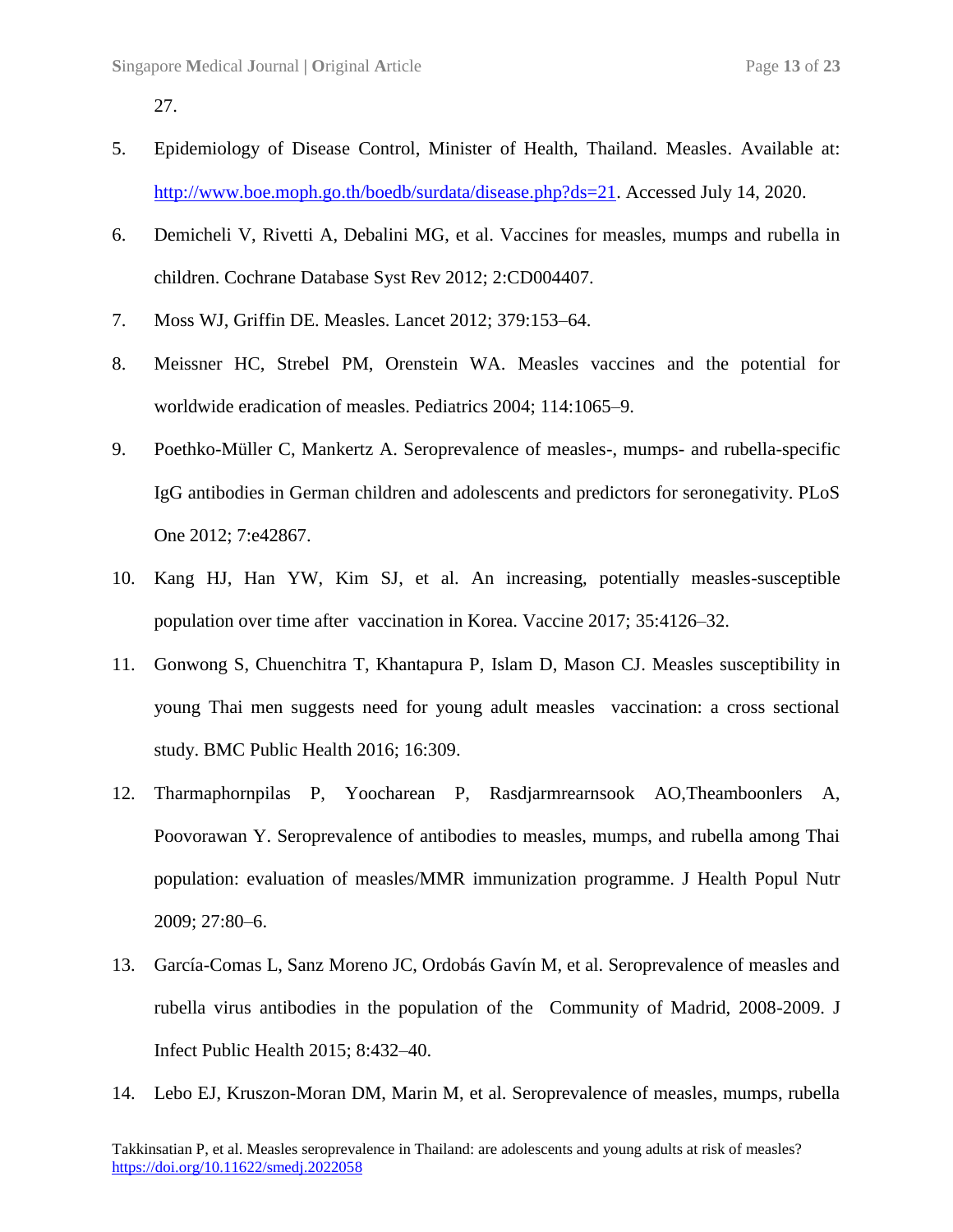and varicella antibodies in the United States population, 2009-2010. Open Forum Infect Dis 2015; 2:ofv006.

- 15. Leuridan E, Hens N, Hutse V, Ieven M, Aerts M, Van Damme P. Early waning of maternal measles antibodies in era of measles elimination: longitudinal study. BMJ 2010; 340:c1626.
- 16. Leuridan E, Van Damme P. Passive transmission and persistence of naturally acquired or vaccine-induced maternal antibodies against measles in newborns. Vaccine 2007; 25:6296–304.
- 17. Nicoara C, Zäch K, Trachsel D, Germann D, Matter L. Decay of passively acquired maternal antibodies against measles, mumps, and rubella viruses. Clin Diagn Lab Immunol 1999; 6:868–71.
- 18. Smetana J, Chlibek R, Hanovcova I, et al. Decreasing Seroprevalence of Measles Antibodies after Vaccination - Possible Gap in Measles Protection in Adults in the Czech Republic. PLoS One. 2017; 12:e0170257.
- 19. Techasena W, Sriprasert P, Pattamadilok S, Wongwacharapipoon P. Measles antibody in mothers and infants 0-2 years and response to measles vaccine at the age of 9 and 18 months. J Med Assoc Thai 2007; 90:106–12.
- 20. Boulton ML, Wang X, Wagner AL, et al. Measles Antibodies in Mother-Infant Dyads in Tianjin, China. J Infect Dis 2017; 216:1122–9.
- 21. Moss WJ, Strebel P. Biological feasibility of measles eradication. J Infect Dis 2011; 204 Suppl 1:S47-53.
- 22. Macartney K, Gidding HF, Trinh L, et al. Evaluation of Combination Measles-Mumps-Rubella-Varicella Vaccine Introduction in Australia. JAMA Pediatr 2017; 171:992–8.
- 23. McLean HQ, Fiebelkorn AP, Temte JL, Wallace GS. Prevention of measles, rubella,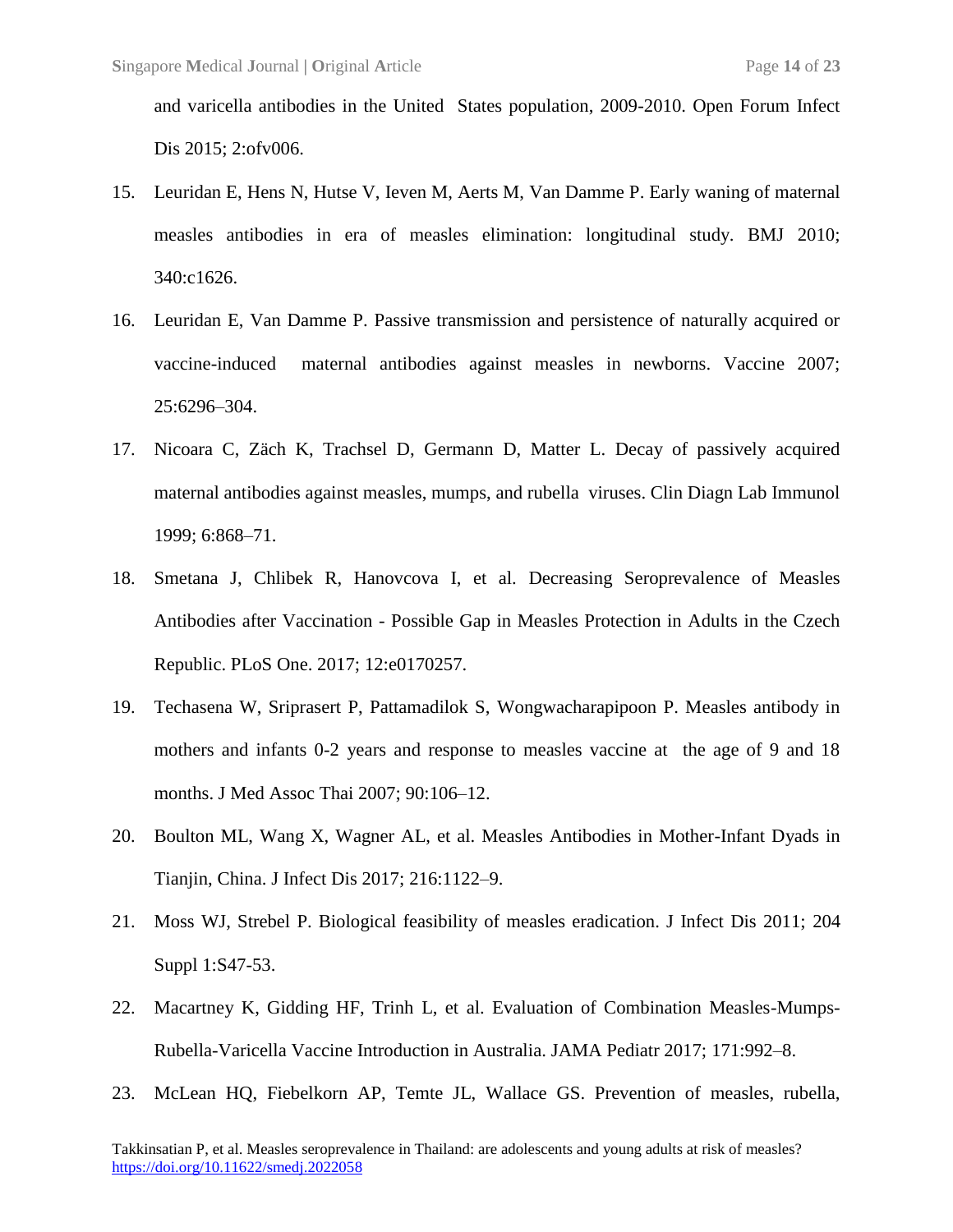congenital rubella syndrome, and mumps, 2013: summary recommendations of the Advisory Committee on Immunization Practices (ACIP). MMWR Recomm Reports Morb Mortal Wkly Report Recomm Reports 2013; 62:1–34.

- 24. Atchison CJ, Hassounah S. The UK immunisation schedule: changes to vaccine policy and practice in 2013/14. JRSM Open 2015; 6:2054270415577762.
- 25. Anderson RM, May RM. Directly transmitted infections diseases: control by vaccination. Science 1982; 215:1053–60.
- 26. Gay NJ. The theory of measles elimination: implications for the design of elimination strategies. J Infect Dis 2004; 189 Suppl 1:S27-35.
- 27. Zhang MX, Ai JW, Li Y, Zhang BY, Zhang WH. Measles Outbreak among Adults, Northeastern China, 2014. Emerg Infect Dis 2016; 22:144–6.
- 28. World Health Organization.Thailand: WHO and UNICEF estimates of immunization coverage:2019 revision. Available at: [https://www.who.int/immunization/monitoring\\_surveillance/data/tha.pdf/.](http://origin.searo.who.int/mediacentre/events/governance/rc/72/en/) Accessed August 30, 2021.
- 29. Wanlapakorn N, Wasitthankasem R, Vichaiwattana P, et al. Antibodies against measles and rubella virus among different age groups in Thailand: A population-based serological survey. PLoS One 2019; 14:e0225606.
- 30. World Health Organization. Factsheet 2020 Thailand Expanded programme on immunization (EPI). Available at:https://apps.who.int/iris/rest/bitstreams/1316663/retrieve/. Accessed August 30, 2021.
- 31. Christenson B, Böttiger M. Measles antibody: comparison of long-term vaccination titres, early vaccination titres and naturally acquired immunity to and booster effects on the measles virus. Vaccine 1994; 12:129–33.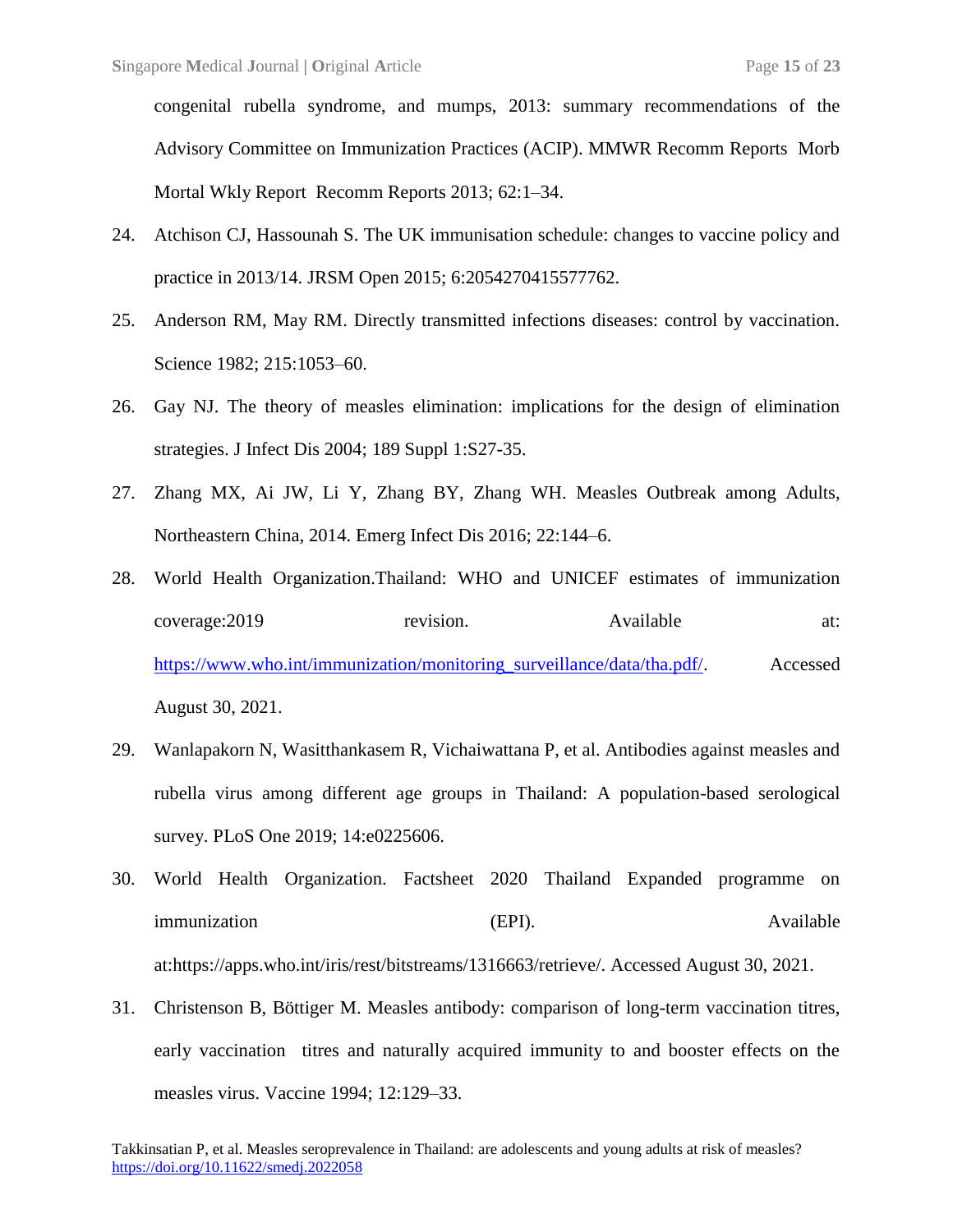- 32. Hutchins SS, Redd SC, Schrag S, et al. National serologic survey of measles immunity among persons 6 years of age or older, 1988-1994. MedGenMed 2001:E5.
- 33. Cherry JD, Zahn M. Clinical Characteristics of Measles in Previously Vaccinated and Unvaccinated Patients in California. Clin Infect Dis an Off Publ Infect Dis Soc Am 2018; 67:1315–9.
- 34. Cherry JD, Zahn M. Clinical Characteristics of Measles in Previously Vaccinated and Unvaccinated Patients in California. Clin Infect Dis 2018; 67:1315-9
- 35. McQuillan GM, Kruszon-Moran D, Hyde TB, Forghani B, Bellini W, Dayan GH. Seroprevalence of measles antibody in the US population, 1999-2004. J Infect Dis 2007; 196:1459–64.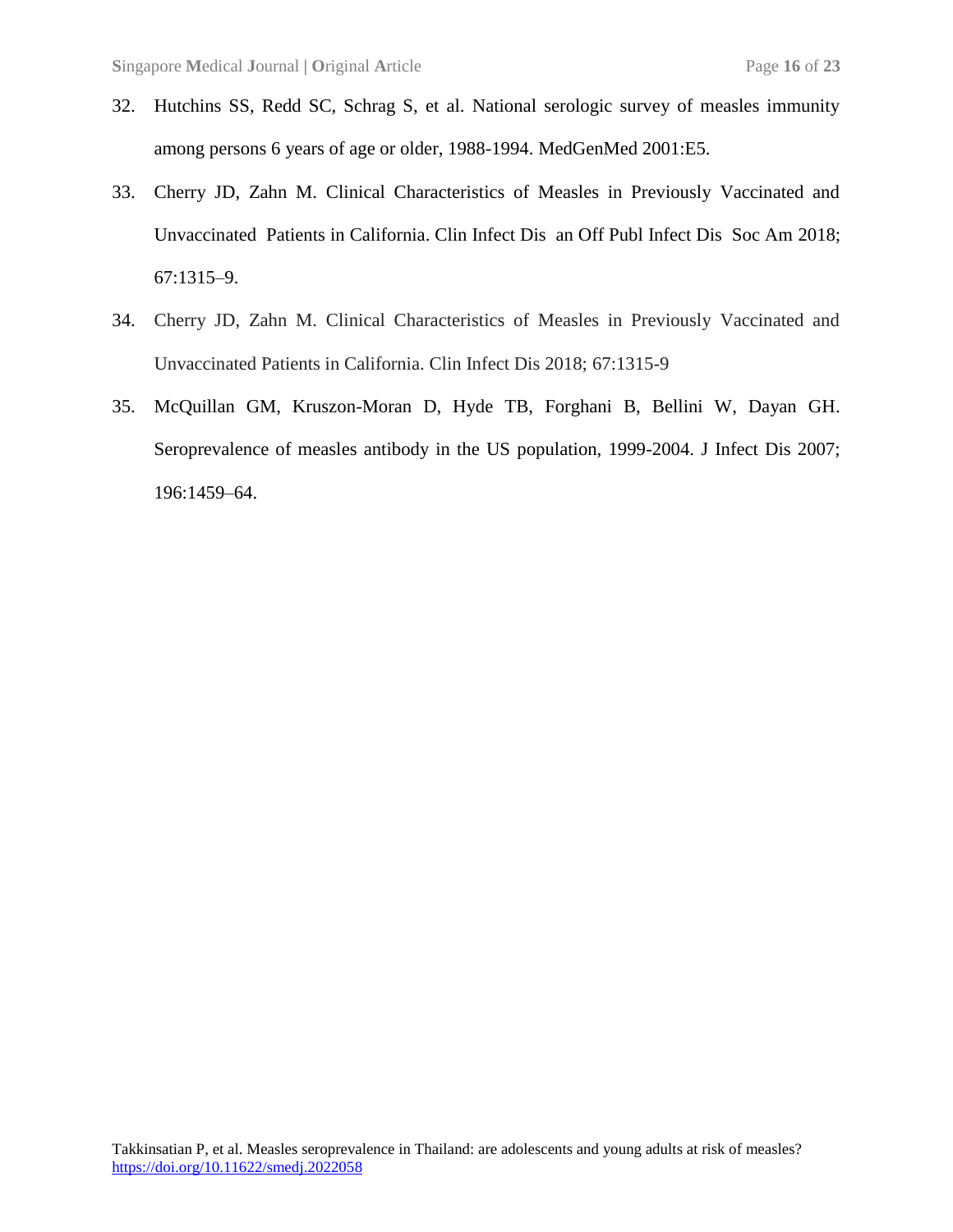### **FIGURES**



**Fig. 1** 600 individuals aged between 9 months and 50 years were enrolled and divided into 7 groups by age those represent birth cohorts that experienced different measles vaccination policies to evaluate measles IgG prevalence in each age group.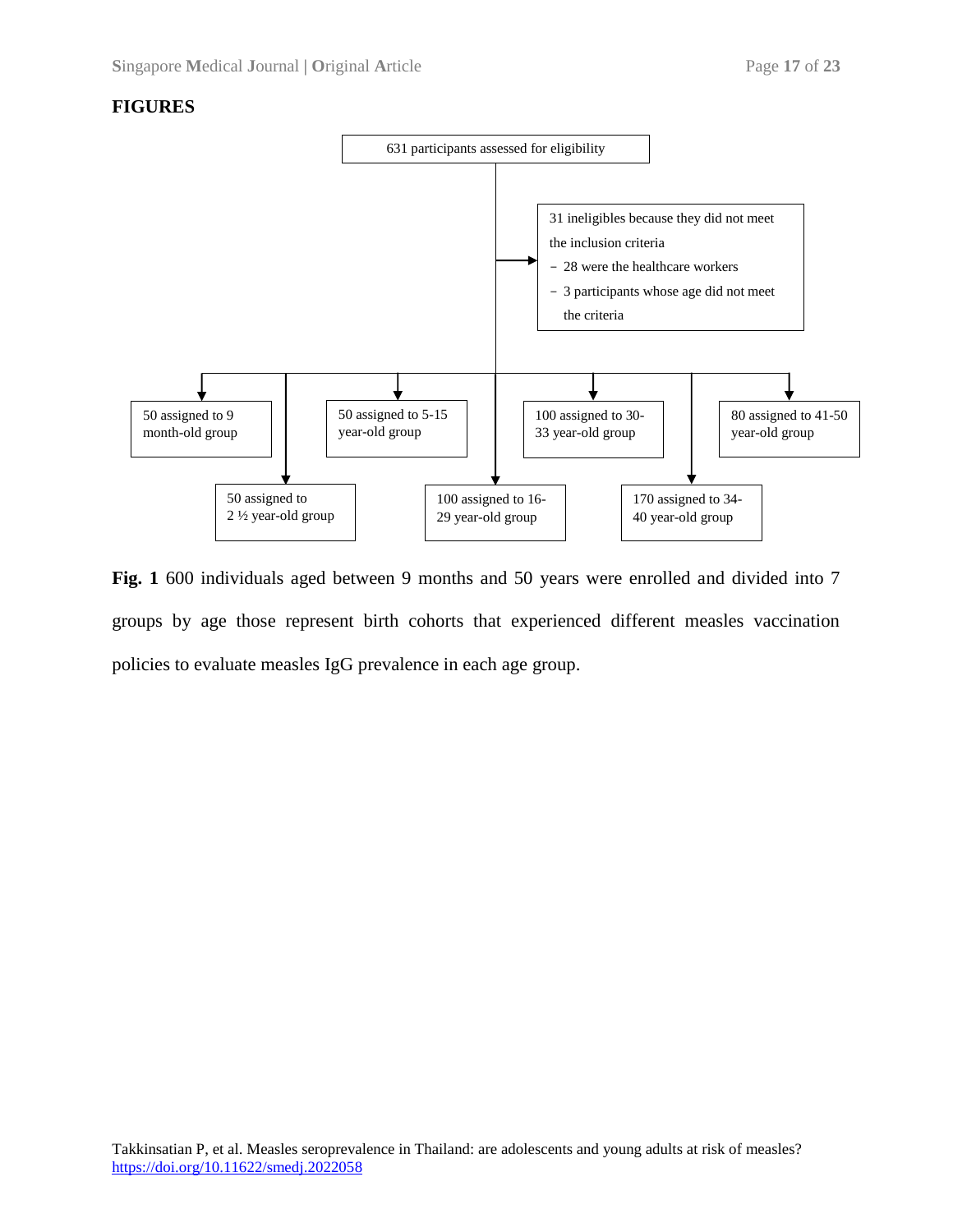

**Fig. 2** Measles seropositive rate and IgG level across all age groups. Each age group represents an expected vaccination history. The scale on the left represents the percentage seropositive rate according to the cutoff point of the measles IgG level: positive,  $\geq$ 275 IU/mL; borderline, 200– 274 IU/mL; and negative, <200 IU/mL. The scale on the right represents the mean measles IgG level. \*GMC, geometric mean titer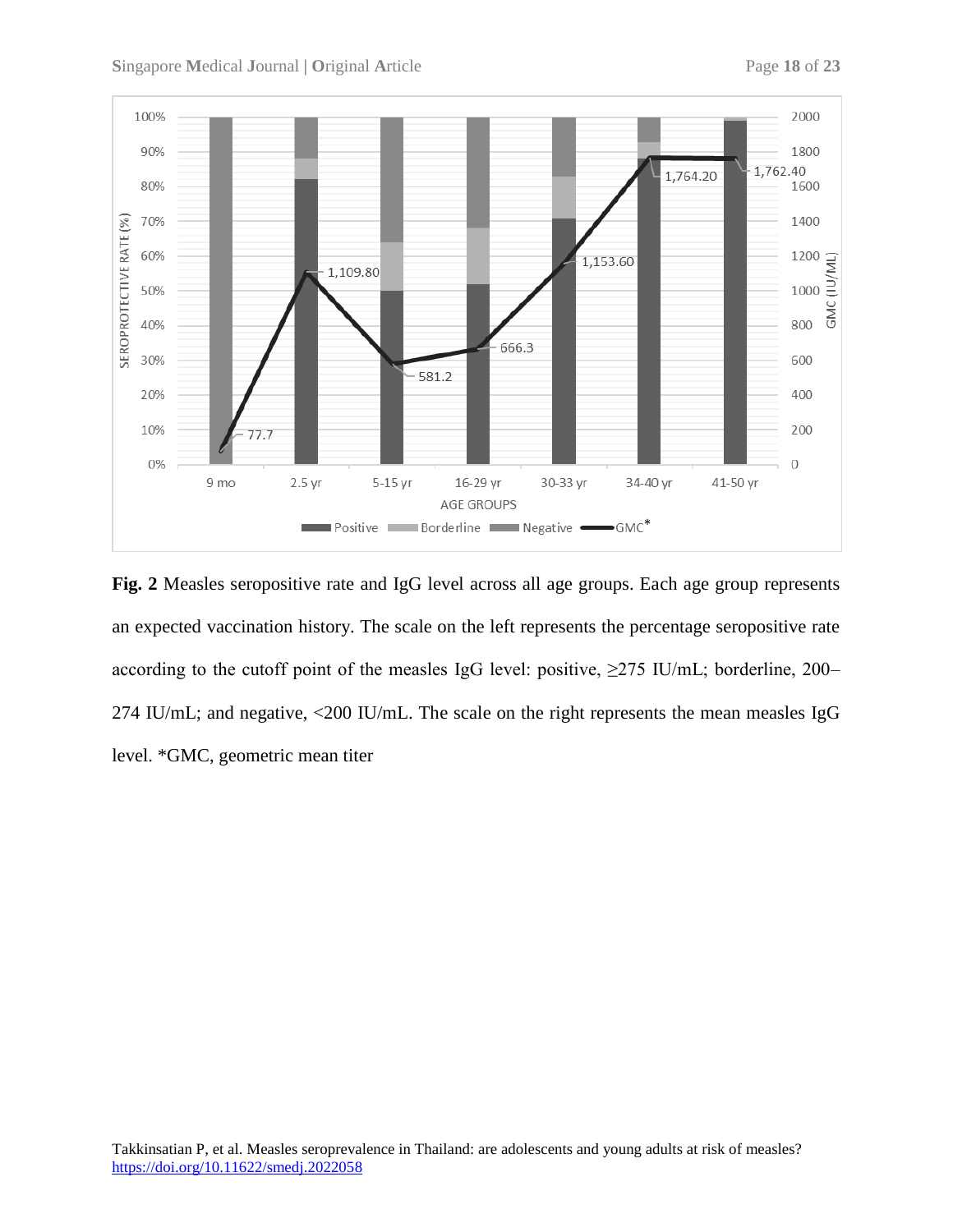## **Table I** Demographic characteristics of study participants

| Characteristics           | Number $(\%)$ | Measles seroprevalence |                                   |                    |  |  |  |
|---------------------------|---------------|------------------------|-----------------------------------|--------------------|--|--|--|
|                           |               | Positive,              | Borderline,                       | Negative,          |  |  |  |
|                           |               | % (95% CI $\Box$ )     | % (95% CI $\Box$ )                | % (95% CI $\Box$ ) |  |  |  |
| <b>Overall</b>            | 600 (100)     | $69.7(66.1-73.3)$      | $7.8(6.8-7.8)$                    | $22.5(19.2-25.7)$  |  |  |  |
| Age                       |               |                        |                                   |                    |  |  |  |
| 9 months                  | 50(8.3)       | $\mathbf{0}$           | $\boldsymbol{0}$                  | 100                |  |  |  |
| $2\frac{1}{2}$ years      | 50(8.3)       | 82 (73.3-90.7)         | $6(0-12.5)$                       | $12(3.0-21.0)$     |  |  |  |
| 5-15 years                | 50(8.3)       | $50(36.1-63.9)$        | $14(4.4-23.6)$                    | 36 (22.7-49.3)     |  |  |  |
| $16-29$ years             | 100(16.7)     | $52(42.3-62.7)$        | $16(8.9-23.1)$                    | $32(22.9-31.1)$    |  |  |  |
| 30-33 years               | 100(16.7)     | 70 (61.1-78.9)         | $12(5.7-18.3)$                    | $18(10.5-25.5)$    |  |  |  |
| $\overline{3}$ 4-40 years | 170 (28.3)    | 88.8 (84.1-93.5)       | $4.7(1.6-7.8)$                    | $6.5(2.8-10.2)$    |  |  |  |
| $41-50$ years             | 80 (13.4)     | 98.8 (96.4-100)        | $1.3(0-3.7)$                      | $\overline{0}$     |  |  |  |
| <b>Sex</b>                |               |                        |                                   |                    |  |  |  |
| Male                      | 209 (34.8)    | 66 (59.6-72.4)         | $9.1(5.3-12.9)$                   | 24.9 (19.1-30.7)   |  |  |  |
| Female                    | 391 (65.2)    | 71.6 (67.2-76)         | $7.2(4.7-9.7)$                    | $21.2(17.2-25.2)$  |  |  |  |
| Hometown                  |               |                        |                                   |                    |  |  |  |
| Central                   | 500 (75)      | 68.4 (64.4-72.4)       | $8.2(5.8-10.6)$                   | 23.4 (19.7-27.1)   |  |  |  |
| North                     | 11(1.8)       | 81.8 (70.2-93.4)       | $\overline{0}$                    | $18.2(0-41.0)$     |  |  |  |
| South                     | 6(1.0)        | 100                    | $\overline{0}$                    | $\overline{0}$     |  |  |  |
| East                      | 66(11.0)      | $71.2(60.3-82.1)$      | $9.1(2.2-16.0)$                   | 19.7 (10.2-29.2)   |  |  |  |
| West                      | 4(0.7)        | 75 (33.0-100)          | $25(0-67.4)$                      | $\overline{0}$     |  |  |  |
| Northeast                 | 63(10.5)      | $71.4(60.3-82.5)$      | $4.8(0-10.0)$<br>23.8 (13.3-34.3) |                    |  |  |  |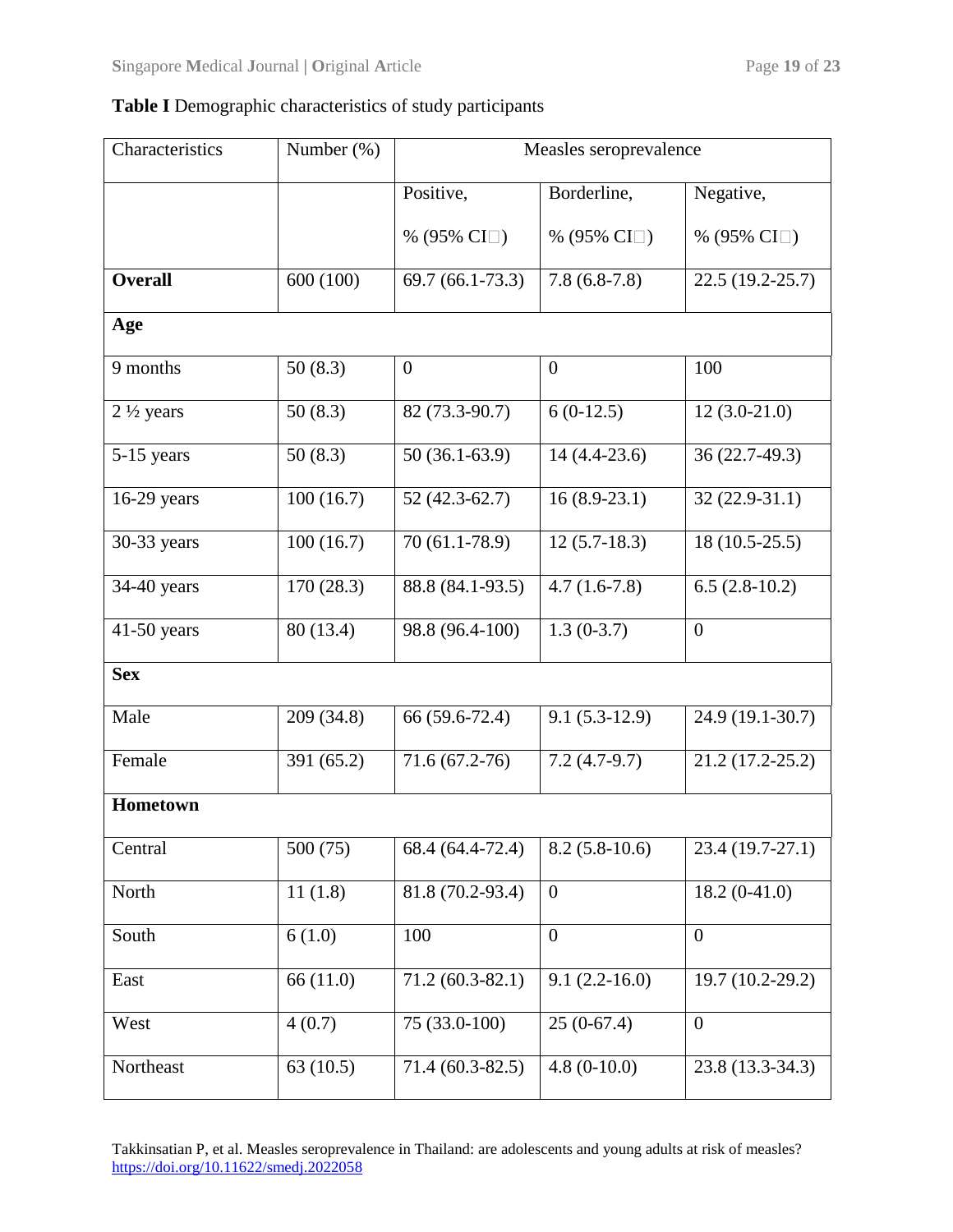| <b>Birthplace</b>                   |            |                   |                             |                   |  |  |  |  |  |
|-------------------------------------|------------|-------------------|-----------------------------|-------------------|--|--|--|--|--|
| Government hospital                 | 527 (87.8) | $67.4(63.4-71.4)$ | $8.2(5.9-10.5)$             | 24.5 (20.9-28.1)  |  |  |  |  |  |
| Private hospital                    | 16(2.7)    | 75 (53.8-96.2)    | $6.3(0-18.2)$               | 18.8 (0-37.9)     |  |  |  |  |  |
| Others/unknown                      | 57(9.5)    | 89.4 (81.5-97.3)  | 5.3 $(0-11.\overline{1})$   | $5.3(0-11.1)$     |  |  |  |  |  |
| <b>Smoking</b>                      |            |                   |                             |                   |  |  |  |  |  |
| Direct smoker                       | 45(7.5)    | 80 (68.4-91.6)    | $15.6(5.0-26.2)$            | $4.4(0-23.3)$     |  |  |  |  |  |
| Passive smoker                      | 93 (15.5)  | 59.1 (49.2-69.0)  | $8.6(3.0-14.2)$             | $32.3(22.8-41.8)$ |  |  |  |  |  |
| Non-smoker                          | 462 (77.0) | 70.8 (66.7-74.9)  | $6.9(4.6-9.2)$              | $22.3(18.6-26.0)$ |  |  |  |  |  |
| <b>Parental education</b>           |            |                   |                             |                   |  |  |  |  |  |
| Kindergarten                        | 2(0.3)     | 100               | $\overline{0}$              | $\boldsymbol{0}$  |  |  |  |  |  |
| Primary school                      | 310 (51.7) | 79.4 (74.9-83.9)  | $6.8(4.0-9.6)$              | $13.9(10.1-17.7)$ |  |  |  |  |  |
| Junior high school                  | 58 (9.7)   | $63.8(57.9-69.7)$ | $17.2(7.5-26.9)$            | $19.0(0.9-29.0)$  |  |  |  |  |  |
| High school                         | 126(21.0)  | $61.1(52.6-69.6)$ | $7.1(2.7-11.5)$             | 31.7 (28.0-35.4)  |  |  |  |  |  |
| Bachelor's degree                   | 89 (14.8)  | $52.8(42.5-63.1)$ | $4.5(3.7-5.3)$              | $42.7(37.7-47.7)$ |  |  |  |  |  |
| Master's degree or                  | 11(1.8)    | $63.6(49.7-76.9)$ | $9.1(0-26.6)$               | $27.3(1.0-53.6)$  |  |  |  |  |  |
| higher                              |            |                   |                             |                   |  |  |  |  |  |
| Unknown                             | 4(0.7)     | 50 $(1.0-99.0)$   | $50(1.0-99.0)$              | $\boldsymbol{0}$  |  |  |  |  |  |
| <b>History of measles infection</b> |            |                   |                             |                   |  |  |  |  |  |
| Yes                                 | 41(6.8)    | 97.6 (93.0-100)   | $\boldsymbol{0}$            | $2.4(0-7.0)$      |  |  |  |  |  |
| N <sub>o</sub>                      | 559 (93.2) | $67.6(63.8-71.4)$ | $\overline{8.4}$ (6.2-10.6) | 24 (20.5-27.5)    |  |  |  |  |  |
|                                     |            |                   |                             |                   |  |  |  |  |  |

**\***CI, confidence interval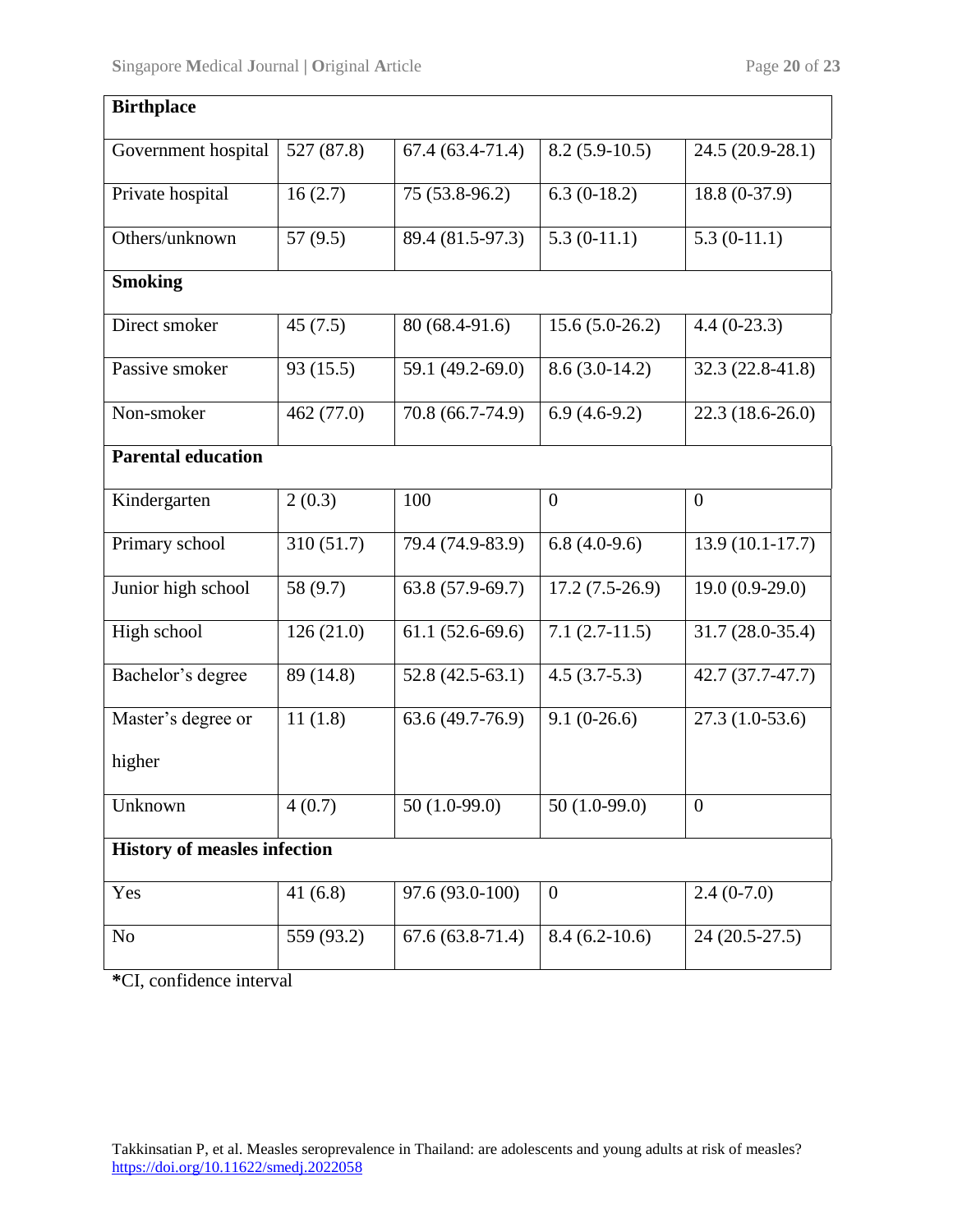## **Table II** Measles seroprevalence, IgG level, rate of vaccination and national vaccine coverage according to age group and expected

vaccination history

| <b>Expected vaccination</b>         | Age as of      | <b>Birth</b> | National                 | Rate of vaccination (%) |            |              | Seropositive         | $GMC \Box$        |
|-------------------------------------|----------------|--------------|--------------------------|-------------------------|------------|--------------|----------------------|-------------------|
| history                             | 2018           | year         | vaccine                  | Yes                     | No/        | Unknown/     | rate %               | $(IU/mL) \pm SD$  |
|                                     |                |              | coverage <sup>(28)</sup> |                         | incomplete | cannot       | $(95\% \text{ CI*})$ |                   |
|                                     |                |              |                          |                         |            | remember     |                      |                   |
| Maternal immunity or pre            | 9 months       | 2017         | 95%                      | $\overline{0}$          | 50(100)    | $\mathbf{0}$ | $\overline{0}$       | $77.7 \pm 27.0$   |
| 1 <sup>st</sup> dose of vaccination |                |              | $(MCV2^{\square})$       |                         |            |              |                      |                   |
| $(n=50)$                            |                |              |                          |                         |            |              |                      |                   |
| Pre $2nd$ dose of vaccination       | $2\frac{1}{2}$ | $2015 -$     | 95%                      | 49                      | 1(2.0)     | $\mathbf{0}$ | 82 (73.3-90.7)       | $1,109.8 \pm$     |
| $(n=50)$                            |                | 2016         | (MCV2)                   | (98.0)                  |            |              |                      | 1,069.8           |
| Post 2 doses of vaccination         | $5-15$ years   | 2003-        | 91-94%                   | 41                      | 3(6.0)     | 6(12.0)      | $50(36.1-63.9)$      | $581.2 \pm 871.3$ |
| $(n=50)$                            |                | 2013         | (MCV2)                   | (82.0)                  |            |              |                      |                   |
| Post 2 doses of vaccination         | $16-29$        | 1989-        | 80-94                    | 3(3.0)                  | 26(26.0)   | 71(71.0)     | $52(42.3-62.7)$      | $666.3 \pm 926.6$ |
| $(n=100)$                           | years          | 2002         | (MCV2)                   |                         |            |              |                      |                   |
| Post single dose of                 | $30 - 33$      | 1985-        | 26%                      | 1(1.0)                  | 13(13.0)   | 86 (86.0)    | $70(61.1-78.9)$      | $1,153.6 \pm$     |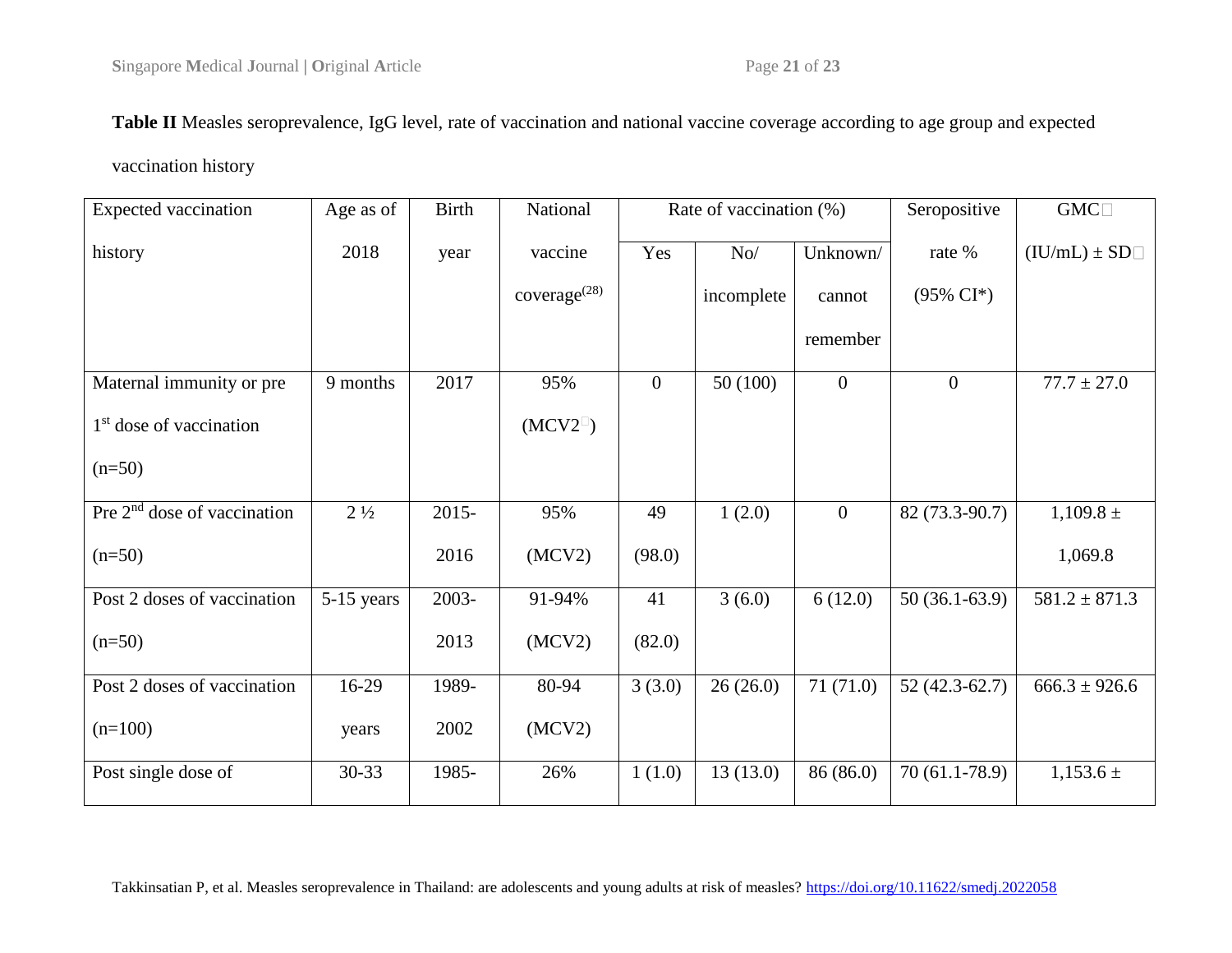| vaccination $(n=100)$       | years     | 1988  | $(MCV1^{\square})$ |                |          |           |             | 1,153.0       |
|-----------------------------|-----------|-------|--------------------|----------------|----------|-----------|-------------|---------------|
|                             |           |       |                    |                |          |           |             |               |
| Natural infection $(n=170)$ | $34 - 40$ | 1978- |                    | $\overline{0}$ | 29(17.0) | 141(83.0) | 88.8 (84.1- | $1,764.2 \pm$ |
|                             |           |       |                    |                |          |           |             |               |
|                             | years     | 1984  |                    |                |          |           | 93.5)       | 1,409.9       |
|                             |           |       |                    |                |          |           |             |               |
| Natural infection $(n=80)$  | $41 - 50$ | 1968- |                    | $\theta$       | 16(20.0) | 64(80.0)  | 98.8 (96.4- | $1,762.4 \pm$ |
|                             |           |       |                    |                |          |           |             |               |
|                             | years     | 1977  |                    |                |          |           | 100)        | 1,212.9       |
|                             |           |       |                    |                |          |           |             |               |

**\***CI, confidence interval; □GMC, geometric mean titer; □SD, standard deviation; □MCV1, one dose of measles vaccine coverage;

MCV2, two doses of measles vaccine coverage